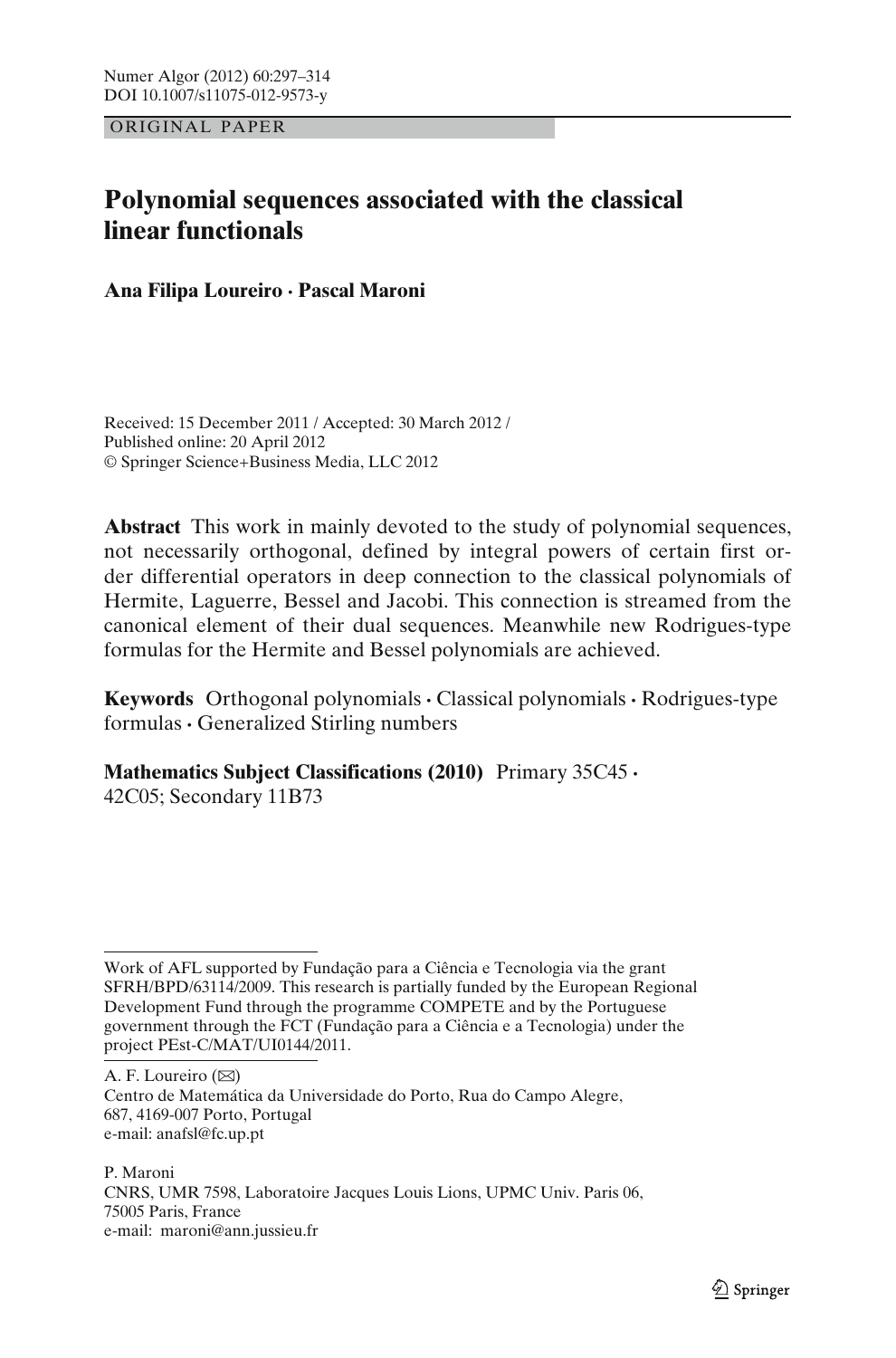#### <span id="page-1-0"></span>**1 Introduction and preliminary results**

Throughout the text, N will denote the set of all positive integers,  $N_0 = N \cup \{0\}$ , whereas  $\mathbb R$  and  $\mathbb C$  the field of the real and complex numbers, respectively. The notation  $\mathbb{R}_+$  corresponds to the set of all positive real numbers. The present investigation is primarily targeted at analysis of sequences of polynomials whose degrees equal its order, which will be shortly called as PS. Whenever the leading coefficient of each of its polynomials equals 1, the PS is said to be a MPS (*monic polynomial sequence*). A PS or a MPS forms a basis of the vector space of polynomials with coefficients in  $\mathbb{C}$ , here denoted as  $\mathscr{P}$ . Further notations are introduced as needed.

The dual sequence  $\{u_n\}_{n\geq 0}$  of a given MPS  $\{P_n(x)\}_{n\geq 0}$ , whose elements are called forms (or *linear functionals*) belong to the dual space  $\mathcal{P}'$  of  $\mathcal{P}$  and are defined according to

$$
\langle u_n, P_k \rangle := \delta_{n,k}, \ n, k \geq 0,
$$

where  $\delta_{n,k}$  represents the *Kronecker delta* function. Its first element,  $u_0$ , earns the special name of *canonical form* of the MPS. Here, by  $\langle u, f \rangle$  we mean the action of  $u \in \mathcal{P}'$  over  $f \in \mathcal{P}$ , but a special notation is given to the action over the elements of the canonical sequence  $\{x^n\}_{n\geq 0}$ —the *moments of*  $u \in \mathcal{P}'$ :  $(u)_n := \langle u, x^n \rangle, n \in \mathbb{N}_0$ . Any element *u* of  $\mathcal{P}'$  can be written in a series of any dual sequence  $\{u_n\}_{n\geqslant 0}$  of a MPS  $\{P_n\}_{n\geqslant 0}$  [\[10\]](#page-17-0):

$$
u = \sum_{n\geqslant 0} \langle u, P_n \rangle u_n . \tag{1.1}
$$

Concerning the recursive relation of any MPS, we have [\[10\]](#page-17-0):

$$
P_{n+2}(x) = (x - \beta_{n+1}) P_{n+1}(x) - \sum_{\nu=0}^{n} \chi_{n,\nu} P_{\nu}(x), \quad n \in \mathbb{N}_0,
$$
 (1.2)

where

$$
\beta_n = \langle u_n, x P_n \rangle, \ n \in \mathbb{N}_0,
$$
\n(1.3)

$$
\chi_{n,v} = \langle u_v, x P_{n+1} \rangle, \ 0 \leq v \leq n \ , \ n \in \mathbb{N}_0. \tag{1.4}
$$

Differential equations or other kind of linear relations realized by the elements of the dual sequence can be deduced by transposition of those relations fulfilled by the elements of the corresponding MPS, insofar as a linear operator  $T : \mathcal{P} \to \mathcal{P}$  has a transpose  $^tT : \mathcal{P}' \to \mathcal{P}'$  defined by

$$
\langle f'(u), f \rangle = \langle u, T(f) \rangle, \quad u \in \mathcal{P}', \ f \in \mathcal{P}.
$$
 (1.5)

For example, for any form *u* and any polynomial *g*, let  $Du = u'$  and *gu* be the forms defined as usual by  $\langle u', f \rangle := -\langle u, f' \rangle$ ,  $\langle gu, f \rangle := \langle u, gf \rangle$ , where *D* is the differential operator [\[10](#page-17-0)]. Thus, *D* on forms is minus the transpose of the differential operator *D* on polynomials.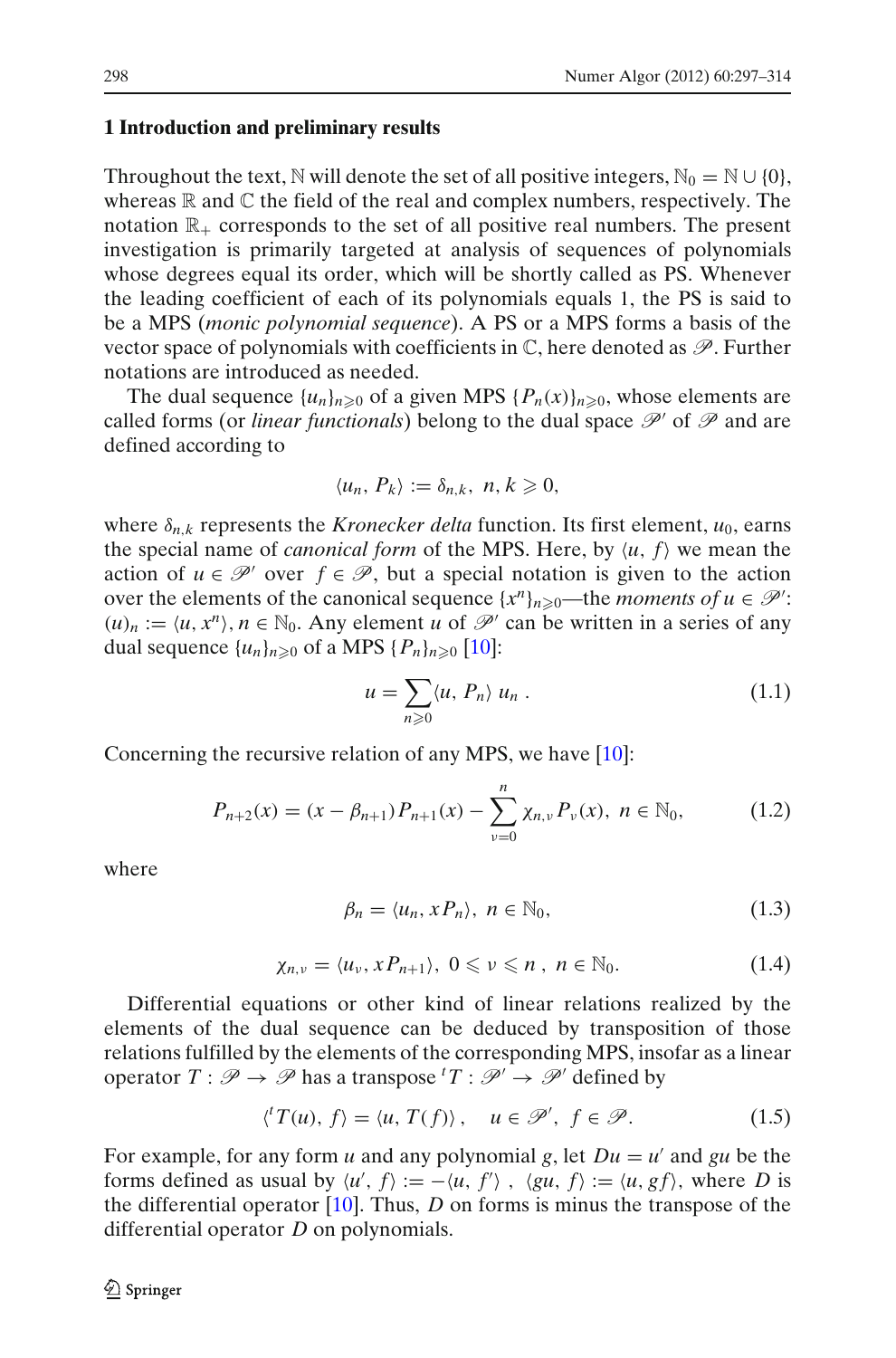<span id="page-2-0"></span>The investigation about the orthogonality of a MPS can be performed in a purely algebraic point of view. Precisely, a form  $v \in \mathcal{P}'$  is said to be *regular* if we can associate a PS  $\{Q_n\}_{n\geq 0}$  such that  $\langle v, Q_nQ_m\rangle = k_n\delta_{n,m}$  with  $k_n \neq 0$  for all  $n, m \in \mathbb{N}_0$  [\[10](#page-17-0), [11\]](#page-17-0). The PS { $Q_n$ }<sub>*n*</sub> $\geq 0$  is then said to be orthogonal with respect to v and we can assume the system (of orthogonal polynomials) to be monic. Therefore, we can set  $v = v_0$  and the remaining elements of the corresponding dual sequence  $\{v_n\}_{n\geq 0}$  are represented by

$$
v_{n+1} = ((v_0, Q_{n+1}^2(\cdot)))^{-1} Q_{n+1}(x)v_0, n \in \mathbb{N}_0.
$$
 (1.6)

When  $v \in \mathcal{P}'$  is regular and  $\Phi$  is a polynomial such that  $\Phi v = 0$ , then  $\Phi = 0$  [\[12](#page-17-0)].

This unique MOPS  $\{Q_n(x)\}_{n\geq 0}$  with respect to the regular form  $v_0$  can be characterized by the popular second order recurrence relation

$$
\begin{cases} Q_0(x) = 1 & ; \quad Q_1(x) = x - \beta_0 \\ Q_{n+2}(x) = (x - \beta_{n+1}) Q_{n+1}(x) - \gamma_{n+1} Q_n(x) \,, \quad n \in \mathbb{N}_0. \end{cases} \tag{1.7}
$$

The MPS  $\{e^x \mathscr{A}^n e^{-x}\}_{n \in \mathbb{N}_0}$  where  $\mathscr{A} = x^2 - x \frac{d}{dx} x \frac{d}{dx}$ , was recently investigated in [\[19](#page-17-0)]. It triggered the study of a wider class of polynomial sequences  ${e^{x}x^{-\alpha}}{\mathscr{A}}^{n}x^{\alpha}e^{-x}{}_{n\in\mathbb{N}}$  which, despite not being orthogonal (in the usual sense), the canonical element of their corresponding dual form is regular as long as  $\alpha > 0$ , and the existence of a MOPS with respect to this canonical form is ensured. The characterization of such a MOPS is undoubtedly an issue, that we could not settle, mainly because of the inherent difficulties of dealing with regular forms fulfilling second order differential equations.

On the other hand, this raised the problem of characterizing polynomial sequences generated by integral composite powers of a first order differential operator, whose canonical form we are able to fully characterize, like the classical forms, that is, regular forms  $u_0$  fulfilling

$$
(\phi u_0)' + \psi u_0 = 0 \tag{1.8}
$$

with deg  $\phi \leq 2$ , deg  $\psi = 1$  and  $\frac{n}{2}\phi''(0) - \psi'(0) \neq 0$ ,  $n \in \mathbb{N}_0$ . There are essentially four different equivalence classes depending on the nature of the polynomial  $\phi$  [\[11,](#page-17-0) [12\]](#page-17-0), whose representatives are summarized in the next table.

After setting all the required properties of these polynomial sequences generated by integral composite powers of a first order differential operator on Section [2,](#page-3-0) we seek those possessing orthogonality, where, as it will be pointed in Remark 2.4, the solution is reduced to the Hermite polynomials. Afterwards, the characterization of all the polynomial sequences whose canonical form is classical will be handled on Section [3,](#page-6-0) where we will unravel the aforementioned MPSs, for each of the four arisen possibilities, either by determining the coefficients or by seeking the connection with the well known classical polynomial sequences. Meanwhile, the procedure will permit to infer new Rodrigues type formulas for the classical polynomials of Hermite and Bessel. At last, some problems remain open in the case of Jacobi form.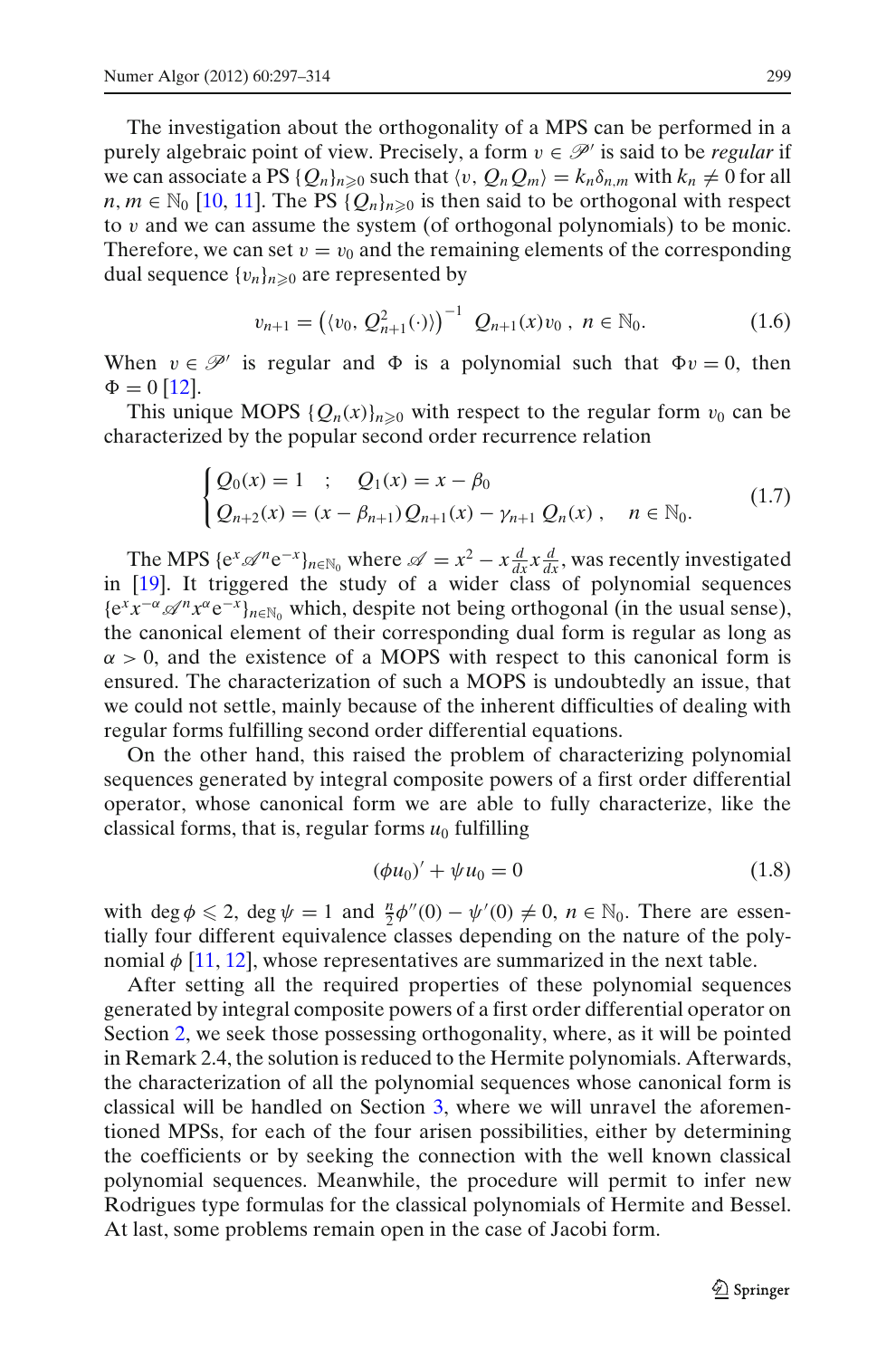# <span id="page-3-0"></span>**2 Polynomials generated by integral powers of a first order differential operator**

**Lemma 2.1** *Let E be a complex-valued smooth function not identically equal to zero and let* φ *and* ψ *be two polynomials. The sequence of functions*

$$
p_n(x) = \frac{1}{E(x)} \mathscr{A}^n E(x), \quad n \in \mathbb{N}_0,
$$
\n(2.1)

*with*

$$
\mathscr{A} = -\phi(x)\frac{d}{dx} + \psi(x) + \phi(x)\frac{E'(x)}{E(x)}
$$
(2.2)

*represent a polynomial sequence whose elements have degree n* (*in short, PS* ) *if and only if*

$$
\deg \phi \leq 2 \ , \ \deg \psi = 1 \ \ and \ \ \frac{n}{2} \phi''(0) - \psi'(0) \neq 0 \quad , \quad n \in \mathbb{N}_0. \tag{2.3}
$$

*Moreover, such PS* {*pn*}*n*-<sup>0</sup> *can be equivalently represented by*

$$
p_0(x) = 1,
$$
  
\n
$$
p_{n+1}(x) = -\phi(x) p'_n(x) + \psi(x) p_n(x), \quad n \in \mathbb{N}_0.
$$
\n(2.4)

*Proof* Under the assumptions evoked for the function  $E(x)$ , let us consider the sequence of functions  $\{p_n\}_{n\geq 0}$  defined by (2.1). The first element of this sequence is the constant function  $p_0(x) = 1$ . Insofar as the identity

$$
\frac{1}{E(x)}\mathscr{A}\big(E(x)g(x)\big) = -\phi(x)g'(x) + \psi(x)g(x) \tag{2.5}
$$

holds for any analytic function  $g(x)$ , it readily follows from (2.1) that the sequence of functions  $\{p_n\}_{n\geq 0}$  can be represented by  $(2.4)$ , because we successively have

$$
p_{n+1}(x) = \frac{1}{E(x)} \mathscr{A}\left(E(x)\frac{1}{E(x)}\mathscr{A}^n(E(x))\right) = \frac{1}{E(x)} \mathscr{A}(E(x)p_n(x))
$$
  
=  $-\phi(x)p'_n(x) + \psi(x)p_n(x), \quad n \in \mathbb{N}_0.$ 

Conversely, if a sequence of functions  $\{p_n\}_{n\geq 0}$  is defined by (2.4), we then have  $p_1(x) = \frac{1}{E(x)} \mathscr{A}(E(x))$  and performing analogous steps as the ones made above, by induction, we conclude that necessarily  $\{p_n\}_{n\geq 0}$  is also given by (2.1).

Now, it remains to show that  $\{p_n\}_{n\geqslant 0}$  is actually a sequence of polynomials of exactly degree *n* if and only if (2.3) hold. Indeed if these constraints for the pair of polynomials  $(\phi, \psi)$  are realized, then (2.4) (as well as (2.1)) ensures that  $p_1(x) = \psi(x)$  is a one degree polynomial. Through a finite induction procedure, the relation (2.4) enables the result.

Conversely, if each  $p_n(x)$  is a polynomial of exactly degree *n*, the condition (2.4) implies the claimed constraints for  $(\phi, \psi)$ , because they do not depend on *n*.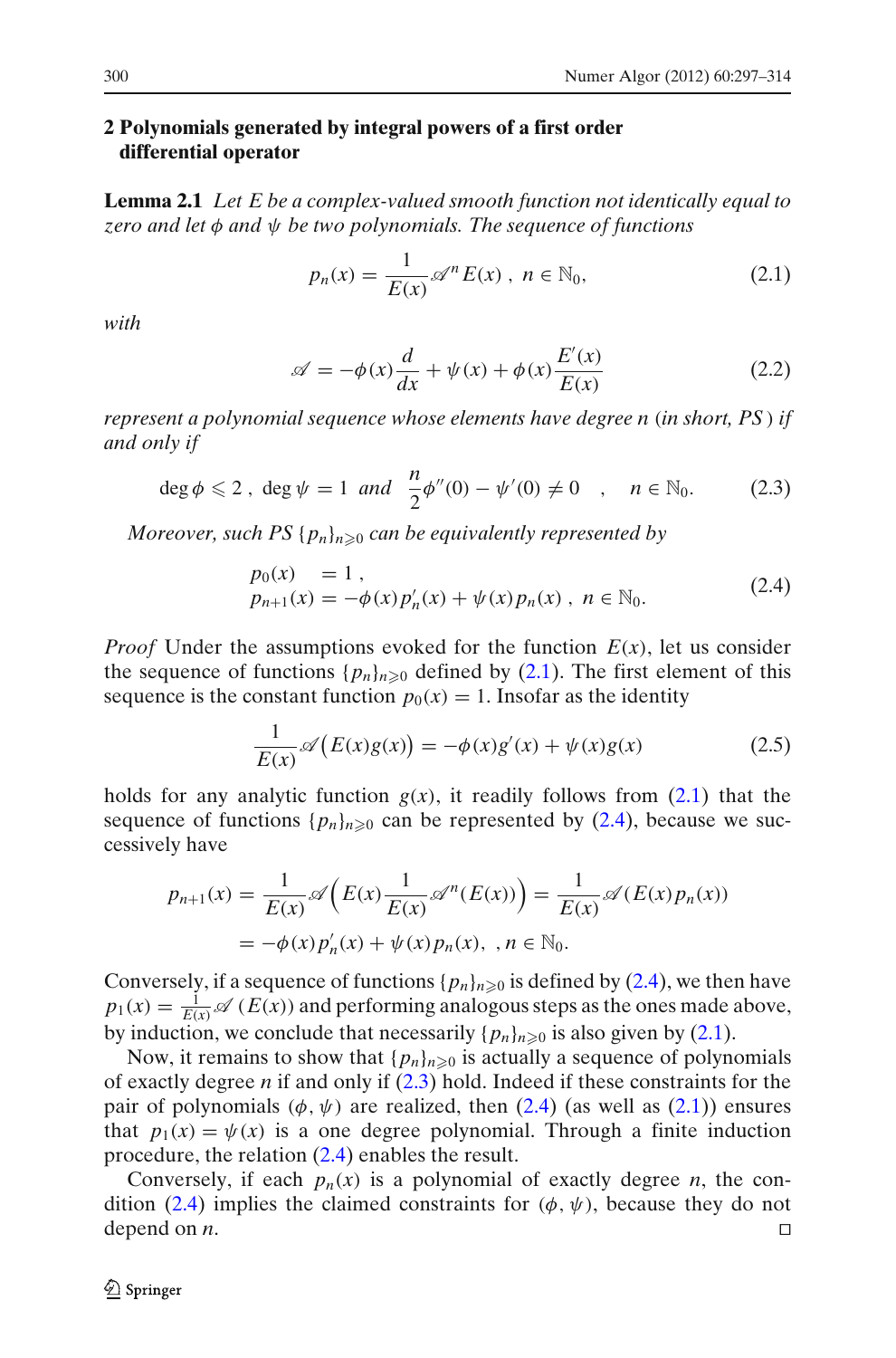<span id="page-4-0"></span>**Corollary 2.2** *The polynomial sequence*  $\{p_n\}_{n\geq 0}$  *given by* [\(2.1\)](#page-3-0) *under the constraints* [\(2.3\)](#page-3-0) *does not depend on the choice of the smooth function E.*

*Proof* The result is a mere consequence of the equivalence shown between  $(2.1)$  and  $(2.4)$ , as long as  $(\phi, \psi)$  satisfy  $(2.3)$ .

This paper aims to describe the objects given by [\(2.1\)](#page-3-0), which under certain choices for the pair  $(\phi, \psi)$  represent polynomials of degree *n*. From this point forth the pair  $(\phi, \psi)$  will be considered to be a pair of polynomials fulfilling  $(2.3)$ .

For a question of normalization, we are primarily interested in dealing with monic polynomial sequences. For this reason, we will deal instead with the MPS  $\{P_n\}_{n\geq 0}$  obtained from  $\{p_n\}_{n\geq 0}$  after the division by its leading coefficient, say  $\lambda_n$ . Without loss of generality, we will assume that  $\phi$  is a monic polynomial.

To set things more in concrete, we consider  $\{P_n\}_{n\geq 0}$  such that

$$
\lambda_n P_n(x) = \frac{1}{E(x)} \mathscr{A}^n E(x) , n \in \mathbb{N}_0,
$$
\n(2.6)

where  $\lambda_n$  is a nonzero constant compelling  $P_n$  to be monic. According to [\(2.4\)](#page-3-0), it naturally follows that

$$
P_{n+1}(x) = \frac{\lambda_n}{\lambda_{n+1}} (-\phi(x) P'_n(x) + \psi(x) P_n(x)), \quad n \in \mathbb{N}_0.
$$
 (2.7)

which, in turn, provides the equalities

$$
\lambda_n = \begin{cases}\n(\psi'(0))^n, & \deg \phi \le 1 \\
(-1)^n (-\psi'(0))_n, & \deg \phi = 2\n\end{cases}, n \in \mathbb{N}_0,\n\tag{2.8}
$$

where  $(x)_n$  denotes the Pochhammer symbol defined by  $(x)_0 := 1$ ,  $(x)_n = 1$ *x*(*x* + 1)...(*x* + *n* − 1) for *n* ∈ N.

Now, we redirect the problem of characterizing this MPS to the study of the corresponding dual sequence, to which we will refer to as  $\{u_n\}_{n\geq 0}$ .

**Lemma 2.3** *The dual sequence of the MPS*  $\{P_n\}_{n\geqslant 0}$  *above defined in* (2.6) (*or by* (2.7)) *fulf ills*

$$
\left(\phi u_0\right)' + \psi u_0 = 0\tag{2.9}
$$

$$
\left(\phi u_{n+1}\right)' + \psi u_{n+1} = \frac{\lambda_{n+1}}{\lambda_n} u_n, \ n \in \mathbb{N}_0. \tag{2.10}
$$

*Proof* The action of  $u_0$  over (2.7) is given by

$$
\langle u_0, -\phi P'_n + \psi P_n \rangle = 0 , n \in \mathbb{N}_0,
$$

which, by transposition, on account of  $(1.5)$ , is equivalent to

$$
\langle \left(\phi u_0\right)'+\psi u_0,\, P_n\rangle=0\,,\; n\in\mathbb{N}_0,
$$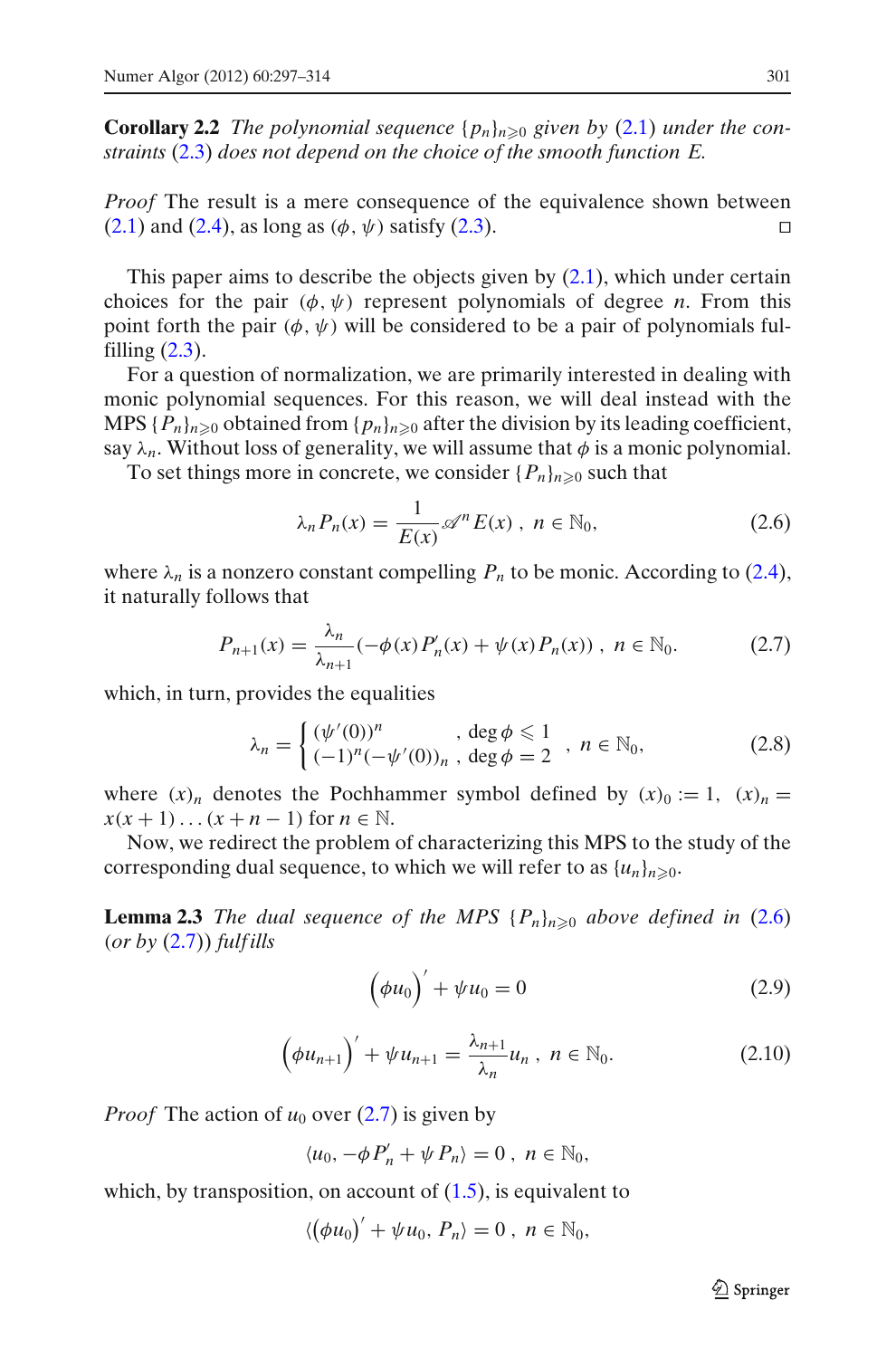<span id="page-5-0"></span>providing  $(2.9)$ . Likewise, the action of  $u_{k+1}$  over  $(2.7)$  yields

$$
\langle u_{k+1}, -\phi P'_n + \psi P_n \rangle = \frac{\lambda_{n+1}}{\lambda_n} \delta_{k,n}, \ n, k \in \mathbb{N}_0,
$$

and again, due to  $(1.5)$ , we may write this latter as

$$
\langle \left(\phi u_{k+1}\right)'+\psi u_{k+1}, P_n\rangle = \frac{\lambda_{n+1}}{\lambda_n}\delta_{k,n}, n, k \in \mathbb{N}_0.
$$

Considering  $(1.1)$ , the relation  $(2.10)$  is then a consequence of this latter equality.  $\Box$ 

Additionally, the moments of the dual sequence fulfill

$$
\begin{split}\n\left(\psi'(0) - \frac{k}{2}\phi''(0)\right)(u_{n+1})_{k+1} + \left(\psi(0) - k\phi'(0)\right)(u_{n+1})_k - k\phi(0)(u_{n+1})_{k-1} \\
&= \frac{\lambda_{n+1}}{\lambda_n}(u_n)_k, \ n \in \mathbb{N}_0, \\
\left(\psi'(0) - \frac{k}{2}\phi''(0)\right)(u_0)_{k+1} + \left(\psi(0) - k\phi'(0)\right)(u_0)_k - k\phi(0)(u_0)_{k-1} \\
&= 0, \ k \in \mathbb{N}_0,\n\end{split}
$$
\n(2.11)

with the initial conditions that  $(u_n)_k = \delta_{n,k}$  whenever  $0 \le k \le n$ .

It is worth to notice that indeed

$$
x^{n} = \sum_{\nu=0}^{n} (u_{\nu})_{n} P_{\nu}(x), \quad n \in \mathbb{N}_{0}.
$$
 (2.12)

All the regular forms fulfilling equations like in  $(2.9)$  under the constraints [\(2.3\)](#page-3-0) have been deeply explored and they are essentially classical forms—see Table 1.

*Remark 2.4* We notice that if  $\{P_n\}_{n\geq 0}$  defined in [\(2.6\)](#page-4-0) is a MOPS, then it is the Hermite MOPS.

Indeed, the orthogonality assumption over the MPS  $\{P_n\}_{n\geq 0}$  ensures the elements of the corresponding dual sequence  $\{u_n\}_{n\geq 0}$  to be given by [\(1.6\)](#page-2-0). The combination of this information with [\(2.10\)](#page-4-0) leads to

$$
P_{n+1}((\phi u_0)' + \psi u_0) + P'_{n+1}\phi u_0 = \frac{\lambda_{n+1}}{\lambda_n} \frac{\langle u_0, P_{n+1}^2 \rangle}{\langle u_0, P_n^2 \rangle} P_n u_0, \quad n \geq 0,
$$

| Regularity<br>conditions<br>$n \in \mathbb{N}_0$ | Hermite | Laguerre<br>$\alpha \neq -(n+1)$ | Bessel<br>$\alpha \neq -\frac{1}{2}$ | Jacobi<br>$\alpha, \beta \neq -(n+1)$<br>$\alpha + \beta \neq -(n+2)$ |
|--------------------------------------------------|---------|----------------------------------|--------------------------------------|-----------------------------------------------------------------------|
| $\phi(x)$                                        |         |                                  | $r^2$                                | $x(x-1)$                                                              |
| $\psi(x)$                                        | 2х      | $x - \alpha - 1$                 | $-2(\alpha x+1)$                     | $-(\alpha + \beta + 2)x + (\alpha + 1)$                               |

**Table 1** Expressions for the polynomials  $\phi$  and  $\psi$  for each classical family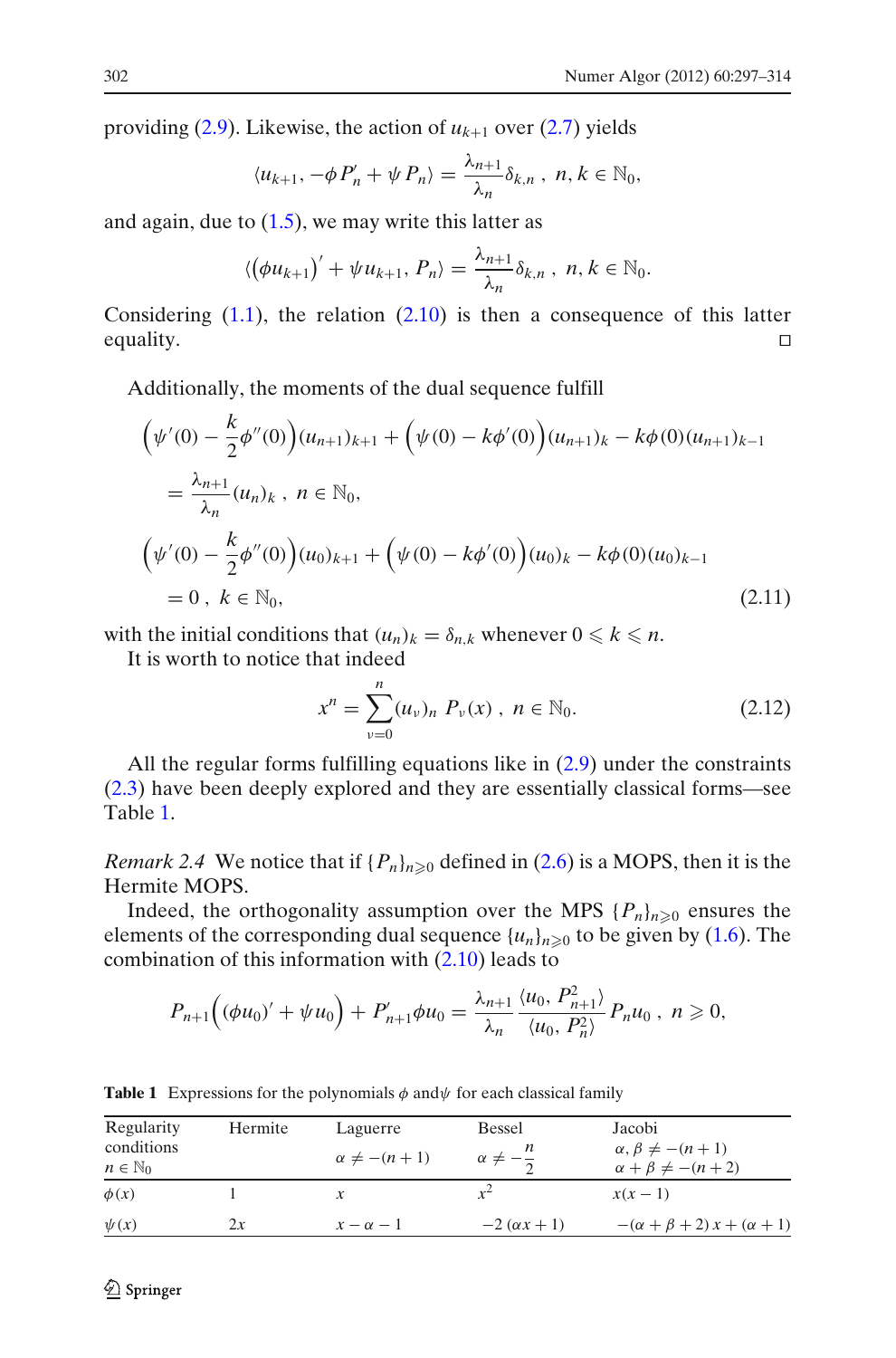<span id="page-6-0"></span>which, on account of  $(2.9)$  together with the regularity of the canonical form  $u_0$ , enables

$$
\phi(x)P'_{n+1}(x) = \frac{\lambda_{n+1}}{\lambda_n} \frac{\langle u_0, P_{n+1}^2 \rangle}{\langle u_0, P_n^2 \rangle} P_n(x) , n \geq 0.
$$

A mere comparison of the leading coefficients shows that  $\deg \phi = 0$  and, because  $\phi$  was assumed to be monic,  $\phi(x) = 1$  and, thus,  $\frac{\lambda_{n+1}}{\lambda_n}$  $\langle u_0, P_{n+1}^2 \rangle$  $\frac{u_0, r_{n+1}}{\langle u_0, P_n^2 \rangle} = (n+1).$ Therefore,  $P'_{n+1}(x) = (n+1)P_n(x)$ , for  $n \in \mathbb{N}_0$ , and, consequently,  $\{P_n\}_{n \ge 0}$ coincides with the Hermite polynomial sequence.

Since the deg  $\phi \leq 2$  and deg  $\psi = 1$  there are only four possible arising cases, better to say, the analysis shall then be split into four different classes. On the other hand, looking at the equation  $(2.9)$  fulfilled by the form  $u_0$  we readily come to the conclusion that  $u_0$  is necessarily a regular form. Needless to say that this does not imply  $\{P_n\}_{n\geq 0}$  to be orthogonal (ergo, classical). Actually, as pointed in Remark 2.4, whenever deg  $\phi \geq 1$  the MPS  $\{P_n\}_{n\geq 0}$  cannot be orthogonal (in the usual sense).

#### **3 Analysis of the four possible situations**

The analysis taken throughout this section will be drawn according to the nature of the polynomial  $\phi$  and therefore split into four different cases. Representatives  $\phi$  and  $\psi$  for each one of the four possible situations will be chosen from Table [1.](#page-5-0) Other choices can be considered as long as they realize the required conditions [\(2.3\)](#page-3-0), guaranteeing the admissibility of regular solutions  $u_0$  of  $(2.9)$  [\[11\]](#page-17-0).

Among the characterization properties are: an explicit expansion in terms of the monomial basis, a generating function and a recursive relation [\(1.2\)](#page-1-0). This latter is important not only for computational reasons but also because it permits to know whether a MPS can be or not *d*-orthogonal [\[9,](#page-17-0) [18](#page-17-0)], which, roughly speaking, means that the elements of the MPS would then fulfill a recursive relation of order  $d + 1$  (a constant value, independent of the degree of the element). In this case more specific expressions for the  $\beta$  and  $\chi$  coefficients presented in  $(1.2)$  and defined in  $(1.3)$ – $(1.4)$  can be straightforwardly obtained from  $(2.7)$ – $(2.10)$ :

$$
\beta_{n+1} = \beta_n + \frac{\lambda_n}{\lambda_{n+1}} \langle u_{n+1}, \phi P_n \rangle, \ n \in \mathbb{N}_0,
$$
\n(3.1)

$$
\chi_{n+1,\nu+1}=\frac{\lambda_{\nu+1}\lambda_{n+1}}{\lambda_{\nu}\lambda_{n+2}}\chi_{n,\nu}+\frac{\lambda_{n+1}}{\lambda_{n+2}}\langle u_{\nu+1},\phi P_{n+1}\rangle, \ 0\leqslant\nu\leqslant n, \ n\in\mathbb{N}_0,\qquad(3.2)
$$

with the initial conditions  $\beta_0 = (u_0)_1$ , determined from the analysis of the moments of order 0 of  $(2.9)$ , so that

$$
\beta_0 = -\frac{\psi(0)}{\psi'(0)}\tag{3.3}
$$

 $\mathcal{D}$  Springer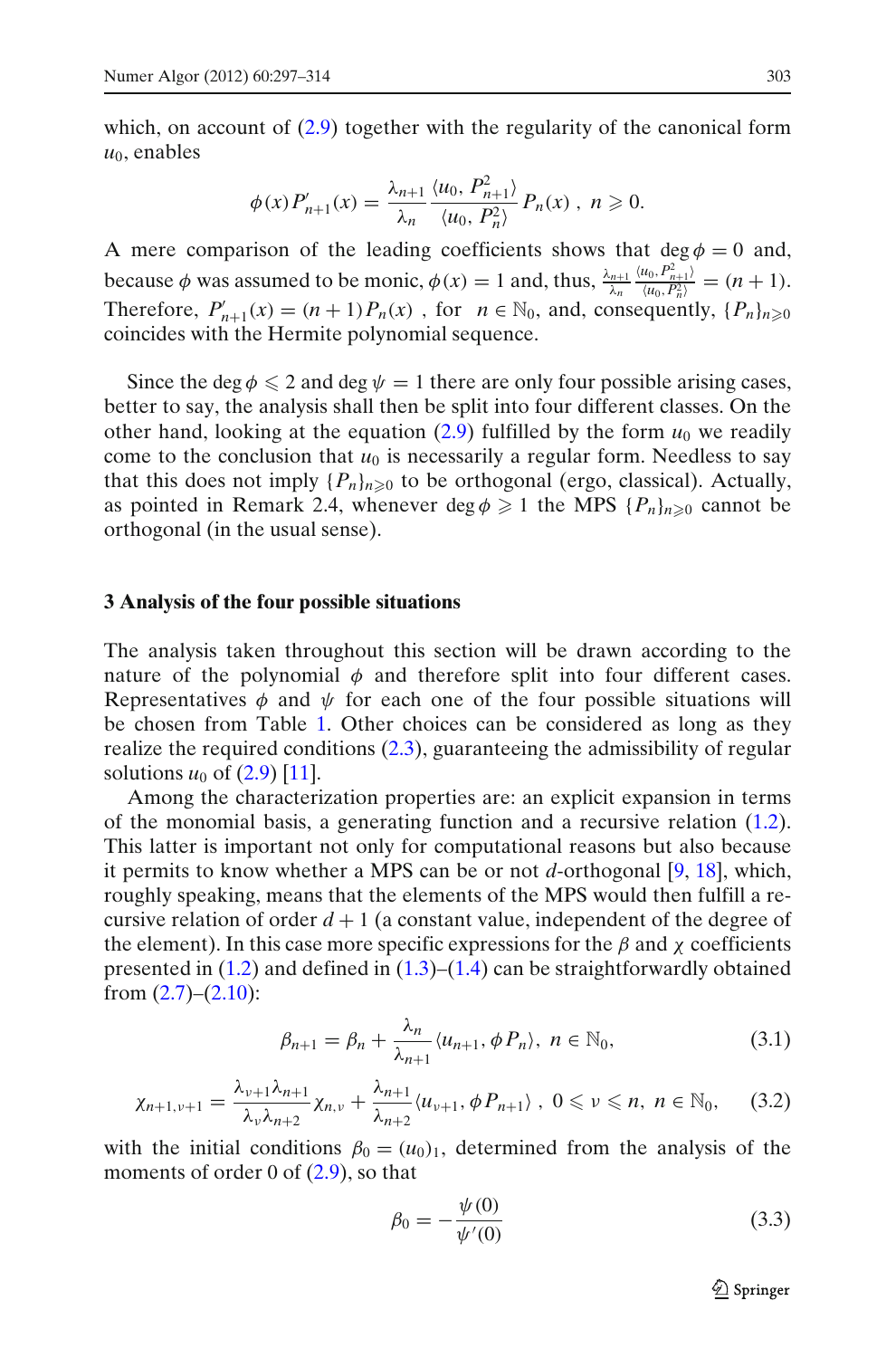<span id="page-7-0"></span>and

$$
\chi_{n,0} = \frac{\lambda_n}{\lambda_{n+1}} \langle u_0, x \left( -\phi P'_n + \psi P_n \rangle \right) = \frac{\lambda_n}{\lambda_{n+1}} \langle x \left( (\phi u_0)' + \psi u_0 \right) + \phi u_0, P_n \rangle
$$
  
=  $\frac{\lambda_n}{\lambda_{n+1}} \langle u_0, \phi P_n \rangle$ ,  $n \in \mathbb{N}_0$ . (3.4)

From this point we need to split the analysis into the four possible cases.

# 3.1 Hermite case

So far, we have seen that when the orthogonality of the MPS  $\{P_n\}_{n\geq 0}$  is assumed, we are necessarily handling with the Hermite polynomial sequence, ergo the Hermite form. Now, we are willing to find all polynomial sequences  ${P_n}_{n \geq 0}$  defined in [\(2.6\)](#page-4-0) such that  $u_0$  is the regular form of Hermite. As representatives for this case we consider  $\phi(x) = 1$  and  $\psi(x) = 2x$  (see Table [1\)](#page-5-0).

As a matter of fact, [\(3.1\)](#page-6-0) together with [\(3.3\)](#page-6-0) implies  $\beta_n = 0$  for all  $n \in \mathbb{N}_0$ , while [\(3.2\)](#page-6-0) provides

$$
\chi_{n+1,\nu+1} = \chi_{n,\nu}, \ 0 \leqslant \nu \leqslant n-1,\tag{3.5}
$$

$$
\chi_{n+1,n+1} = \chi_{n,n} + \frac{1}{2}, \ n \in \mathbb{N}_0.
$$
 (3.6)

According to (3.4) it follows  $\chi_{n,0} = \frac{1}{2} \delta_{n,0}$ ,  $n \in \mathbb{N}_0$ . Thus,  $\chi_{n,n} = \frac{n+1}{2}$  and  $\chi_{n,\nu} = 0$ for  $0 \le v \le n - 1$ . We achieve therefore the conclusion that the canonical form of an MPS  $\{P_n\}_{n\geq 0}$  defined by [\(2.7\)](#page-4-0) with deg  $\phi = 0$  is regular if and only if  ${P_n}_{n \geq 0}$  is the Hermite polynomial sequence.

The latter result permits to obtain many Rodrigues type formulas for the Hermite polynomials, since they are represented by

$$
P_n(x) = 2^{-n} \frac{1}{E(x)} \left( -\frac{d}{dx} + 2x + \frac{E'(x)}{E(x)} \right)^n E(x), \quad n \in \mathbb{N}_0,
$$
 (3.7)

rather than the well known one, which could be recovered from upon the choice  $E(x) = e^{-x^2/2}$ . Other possible choices for  $E(x)$  could be, for instance,  $E(x) = e^{e^x}.$ 

### 3.2 Laguerre case

Here we consider the case where  $\deg \phi = 1$ , we make use of the Laguerre form, which is the unique regular form, up to an affine transformation, that is solution of [\(2.9\)](#page-4-0) under the assumed conditions. As a representative of this class, we set  $\phi(x) = x$  and  $\psi(x) = x - \alpha - 1$ , and, therefore, [\(2.7\)](#page-4-0) becomes

$$
P_{n+1}(x; \alpha) = -x P'_n(x; \alpha) + (x - \alpha - 1) P_n(x; \alpha)
$$

Expressing

$$
P_n(x; \alpha) = \sum_{\nu=0}^n (-1)^{n+\nu} c_{n,\nu}(\alpha) x^{\nu}, \ n \in \mathbb{N}_0,
$$
 (3.8)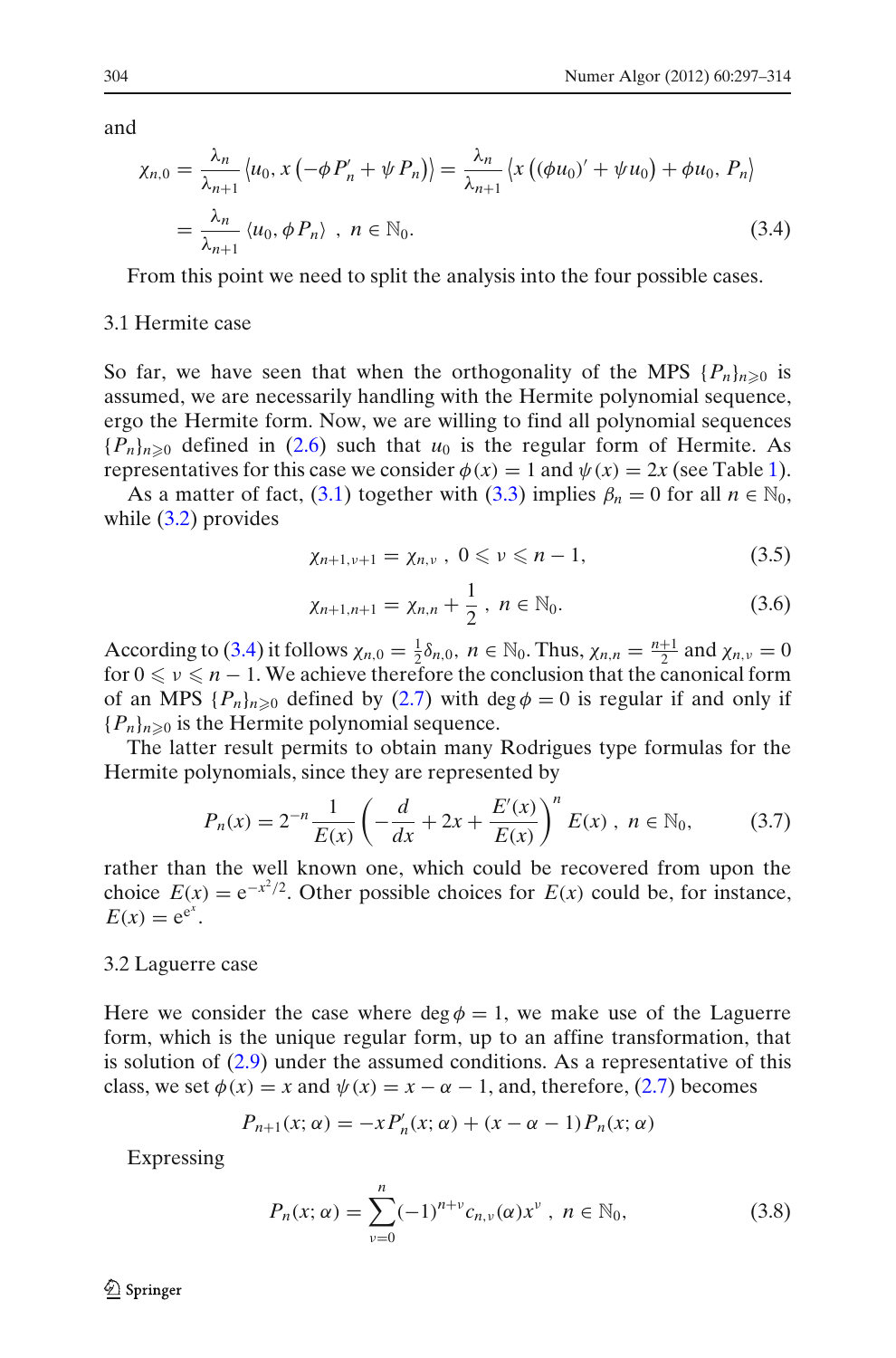<span id="page-8-0"></span>from [\(2.7\)](#page-4-0) we derive

$$
\sum_{\nu=0}^{n+1} (-1)^{n+\nu+1} c_{n+1,\nu} x^{\nu} = -\sum_{\tau=0}^{n} \nu (-1)^{n+\nu} c_{n,\nu} x^{\nu} + \sum_{\nu=0}^{n} (-1)^{n+\nu} c_{n,\nu} (x^{\nu+1} - (\alpha+1) x^{\nu}), \quad n \in \mathbb{N}_0,
$$

(under the notation  $c_{n,\nu} := c_{n,\nu}(\alpha)$ ) and, therefore,

$$
\begin{cases}\nc_{n,n}(\alpha) = 1, & c_{n,0}(\alpha) = (\alpha + 1)^n, & c_{n,n+\nu+1}(\alpha) = 0, n, \nu \in \mathbb{N}_0, \\
c_{n+1,\nu}(\alpha) = c_{n,\nu-1}(\alpha) + (\nu + \alpha + 1)c_{n,\nu}(\alpha), & 0 \leq \nu \leq n, n \in \mathbb{N}_0,\n\end{cases}
$$
\n(3.9)

under the convention  $c_{n,-1}(\alpha) = 0$ .

These correspond to the non-central Stirling numbers of second kind (or simply, the generalized Stirling numbers) treated in [\[6](#page-17-0)], where it was also pointed out the denomination of *non-central Lah numbers* proposed in [\[5\]](#page-16-0). Without entering into further considerations, their explicit formula is

$$
c_{n,\nu}(\alpha) = \frac{1}{\nu!} \sum_{i=0}^{\nu} {\binom{\nu}{i}} (-1)^{\nu-i} (i+\alpha+1)^n = \frac{1}{\nu!} \left( \Delta_{\alpha+1}^{\nu} x^n \right) \big|_{x=0}, \quad n \in \mathbb{N}_0, \quad (3.10)
$$

where  $\Delta_{\alpha+1} f(x) = f(x + \alpha + 1) - f(x)$ . Moreover, these coefficients are the bridge to connect the canonical MPS with the (factorial) polynomial sequences  ${(-1)^n(-x + \alpha + 1)_n}_{n \geq 0}$  because for  $x \neq 0$ 

$$
x^{n} = \sum_{k=0}^{n} c_{n,k}(\alpha)(-1)^{k}(-x+\alpha+1)_{k} \text{ or}
$$
  

$$
(x+\alpha+1)^{n} = \sum_{k=0}^{n} c_{n,k}(\alpha)(-1)^{k}(-x)_{k}, \quad n \in \mathbb{N}_{0},
$$
 (3.11)

and

$$
\sum_{k=0}^n c_{n,k}(\alpha)(-1)^{n+k}(\alpha+1)_k = 1, \; n \in \mathbb{N}_0.
$$

Conversely, regarding the moments of the dual sequence, we can consider the inverse relation of  $(3.8)$ . Thus, from  $(2.11)$ , we have

$$
\begin{cases} (u_{n+1})_{k+1} = (u_n)_k + (\alpha + 1 + k)(u_{n+1})_k, & n \in \mathbb{N}_0, \\ (u_0)_k = (\alpha + 1)_k, & k \in \mathbb{N}_0, \end{cases}
$$
(3.12)

with the initial conditions  $(u_n)_k = \delta_{n,k}$  whenever  $0 \le k \le n$ . Thus, the set  $\{(u_n)_k\}$  mimics the set of Stirling numbers of first kind, and differ from it by the decentralizing factor  $(\alpha + 1)$ . They are actually the non-central Stirling numbers of first kind, pointed in [\[6\]](#page-17-0). Finally, we have  $(2.12)$ , where  $(u_n)_k$ satisfies  $(3.12)$ .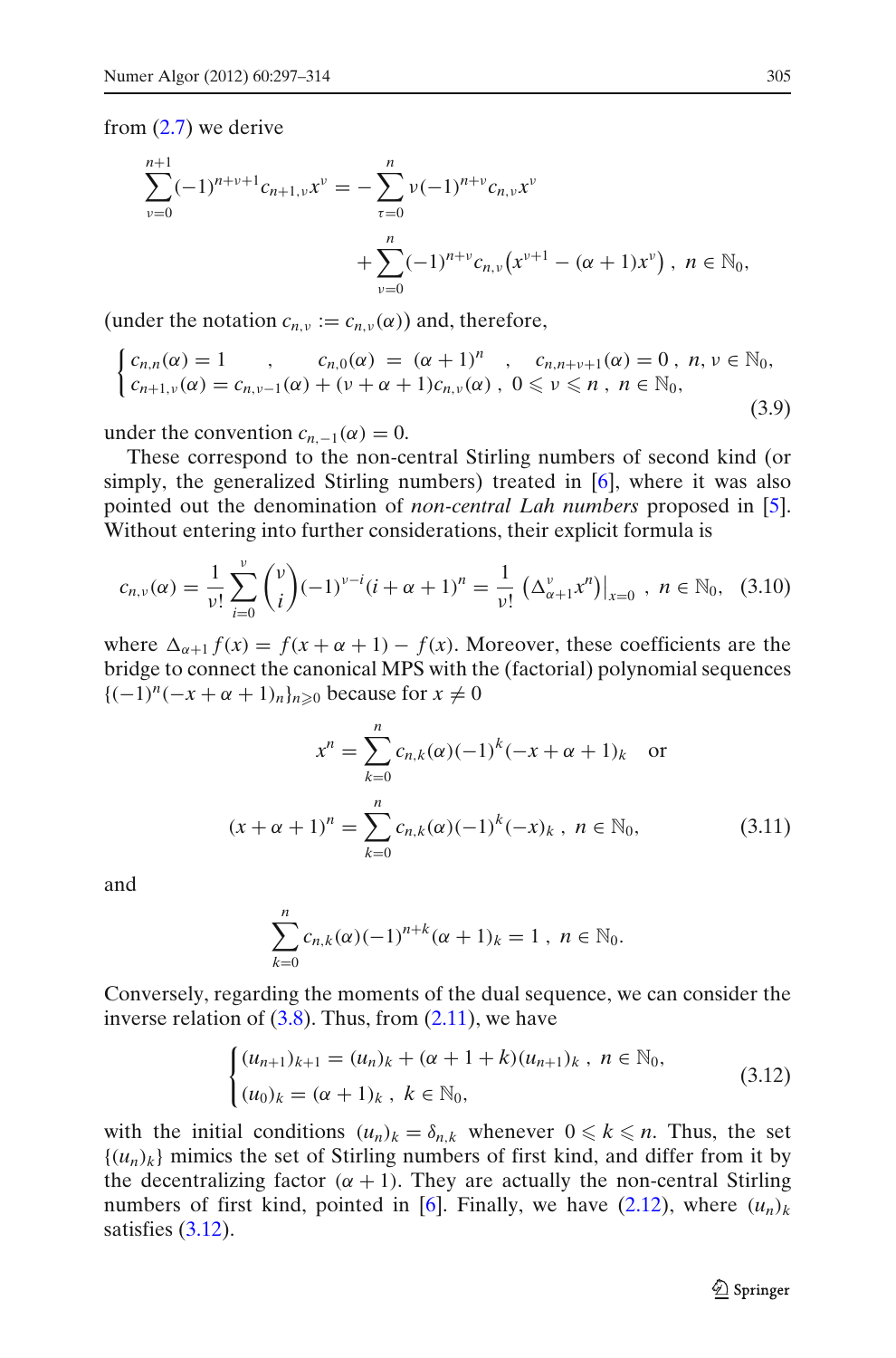**Lemma 3.1** *The MPS*  $\{P_n(\cdot; \alpha)\}_{n \geq 0}$  *has the following generating function* 

$$
G(x, t) = e^{-(\alpha+1)t - x(e^{-t}-1)} = \sum_{n \geq 0} P_n(x; \alpha) \frac{t^n}{n!}.
$$

*Proof* Indeed, a generating function  $G(x, t) = \sum_{n\geq 0} P_n(x; \alpha) \frac{t^n}{n!}$  must be a solution of the partial differential equation

$$
\frac{\partial}{\partial t}G(x,t) = -x\frac{\partial}{\partial x}G(x,t) + (x - \alpha - 1)G(x,t)
$$

satisfying the boundary conditions  $\lim_{t\to 0} G(x, t) = 1$  and  $\lim_{x\to 0} G(x, t) =$  $e^{-(\alpha+1)t}$ . Thus, the function  $\Phi(x, t) = e^{-(\alpha+1)t-x(e^{-t}-1)}$  is a solution of the problem.

The latter result brings the status of Sheffer-type for the underlying MPS  ${P_n(\cdot; \alpha)}_{n \geqslant 0}$  [\[15\]](#page-17-0).

Meanwhile, if we bring into discussion the generating function for the (monic) Laguerre polynomials,  $\{Q_n(\cdot; \alpha)\}_{n \geq 0}$ ,

$$
H(x,t) = (t+1)^{-(\alpha+1)} e^{x \frac{t}{t+1}} = \sum_{n \geq 0} Q_n(x; \alpha) \frac{t^n}{n!},
$$

we readily observe that the generating function of the aforementioned MPS  ${P_n}_{n \geq 0}$  can be expressed as

$$
G(x, t) = H\left(x, e^t - 1\right)
$$

Hence, by recalling  $[2, p.51]$  $[2, p.51]$ 

$$
\frac{(e^t-1)^k}{k!}=\sum_{n\geqslant k}S(n,k)\frac{t^n}{n!},\ n\in\mathbb{N}_0,
$$

we deduce the identity

$$
P_n(x; \alpha) = \sum_{\nu=0}^n S(n, \nu) Q_{\nu}(x; \alpha) , n \in \mathbb{N}_0.
$$

Conversely, the identity [\[2](#page-16-0), p.51]

$$
\frac{(\log(t+1))^k}{k!} = \sum_{n \geq k} s(n,k) \frac{t^n}{n!}, \; n \in \mathbb{N}_0,
$$

provides the reciprocal

$$
Q_n(x;\alpha)=\sum_{\nu=0}^n s(n,\nu) P_{\nu}(x;\alpha) , n \in \mathbb{N}_0.
$$

An alternative way to obtain the latter identities, but rather less intuitive, would be via Faa di Bruno's formula.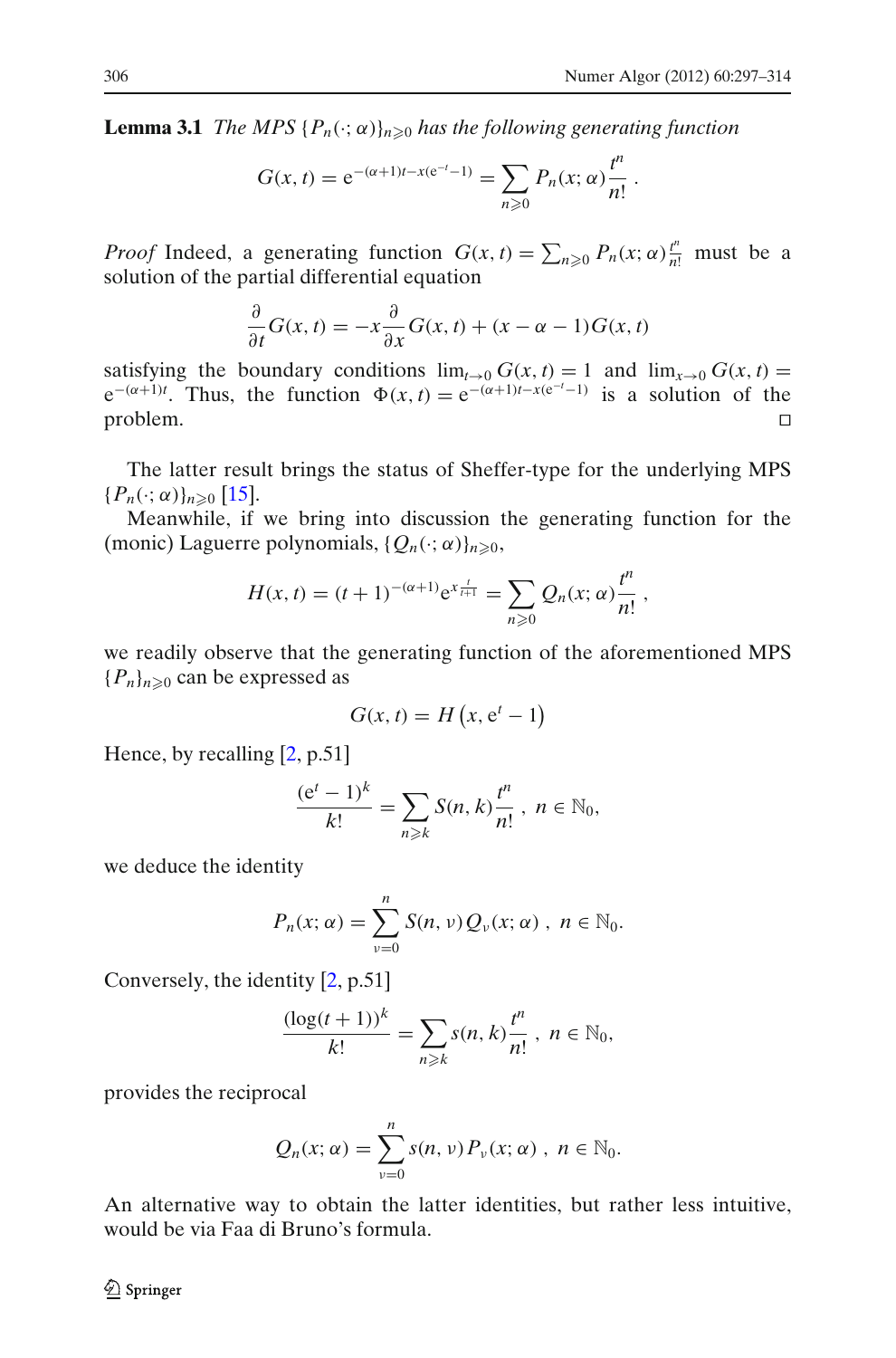<span id="page-10-0"></span>**Lemma 3.2** *The structure relation of the MPS*  $\{P_n(\cdot; \alpha)\}_{n \geq 0}$  *is* 

$$
P_{n+2}(x; \alpha) = (x - n - \alpha - 2) P_{n+1}(x; \alpha)
$$
  
- 
$$
\sum_{\nu=0}^{n} {n+1 \choose \nu} \left( \alpha + \frac{n+2}{n+1-\nu} \right) P_{\nu}(x; \alpha), \quad n \ge 0.
$$

*Proof* In this case  $\beta_0 = \alpha + 1$  and therefore the remaining ones are

$$
\beta_n=n+\alpha+1\;,\;n\in\mathbb{N}_0,
$$

(which match the  $\beta$ s of the second order recursive relation of the Laguerre polynomials). Besides, according to [\(3.4\)](#page-7-0)

$$
\chi_{n,0}=\langle u_0,xP_n\rangle=\chi_{n-1,0}=\chi_{0,0}=\alpha+1
$$

because  $\chi_{0,0} = \alpha + 1$ , which, in particular, guarantees this sequence is not *d*-orthogonal. The remaining coefficients satisfy the recurrence relation

$$
\begin{cases}\n\chi_{n+1,n+1} = \chi_{n,n} + \beta_{n+1}, \; n \in \mathbb{N}_0, \\
\chi_{n+1,\nu+1} = \chi_{n,\nu} + \chi_{n,\nu+1}, \; 0 \leq \nu \leq n-1, \; n \in \mathbb{N}, \\
\chi_{n,0} = (\alpha + 1), \; n \in \mathbb{N}_0, \\
\chi_{0,n} = (\alpha + 1)\delta_{0,n}, \; n \in \mathbb{N}_0.\n\end{cases}
$$

Thus  $\chi_{n,\nu} = \binom{n+2}{\nu} + \binom{n+1}{\nu} \alpha$ ,  $0 \leq \nu \leq n$ ,  $n \in \mathbb{N}_0$ .

The fact that  $\chi_{n,0} \neq 0$  for all  $n \in \mathbb{N}_0$  discards the possibility of  $\{P_n(\cdot; \alpha)\}_{n \geq 0}$ to be orthogonal or *d*-orthogonal.

The example obtained under the choices of  $E(x) = x^{\alpha}e^{-x}$ ,  $\phi(x) = x$  and  $\psi(x) = x - \alpha$ , has received a special attention, as we may read in [\[4](#page-16-0), pp.254– 255] (or in the references therein) after the work taken in [\[16](#page-17-0), [17](#page-17-0)].

# 3.3 Bessel case

The choice of  $\phi(x) = x^2$  and  $\psi(x) = -2(\alpha x + 1)$ , yields the polynomial sequence

$$
P_n(x; \alpha) = \frac{(-1)^n}{(2\alpha)_n} \frac{1}{E(x)} \mathscr{A}^n E(x) \tag{3.13}
$$

equivalently defined by the differential relation

$$
P_{n+1}(x; \alpha) = \frac{1}{2\alpha + n} \left( x^2 P'_n(x; \alpha) + 2(\alpha x + 1) P_n(x; \alpha) \right), \ n \in \mathbb{N}_0. \tag{3.14}
$$

**Lemma 3.3** *The MPS*  $\{P_n(\cdot; \alpha)\}_{n \geq 0}$  *and the canonical sequence*  $\{x^n\}_{n \geq 0}$  *realize the following inverse relations:*

$$
P_n(x; \alpha) = \sum_{\nu=0}^n {n \choose \nu} \frac{2^{n-\nu}}{(2\alpha+\nu)_{n-\nu}} x^{\nu}, \ n \in \mathbb{N}_0,
$$
 (3.15)

 $\mathcal{D}$  Springer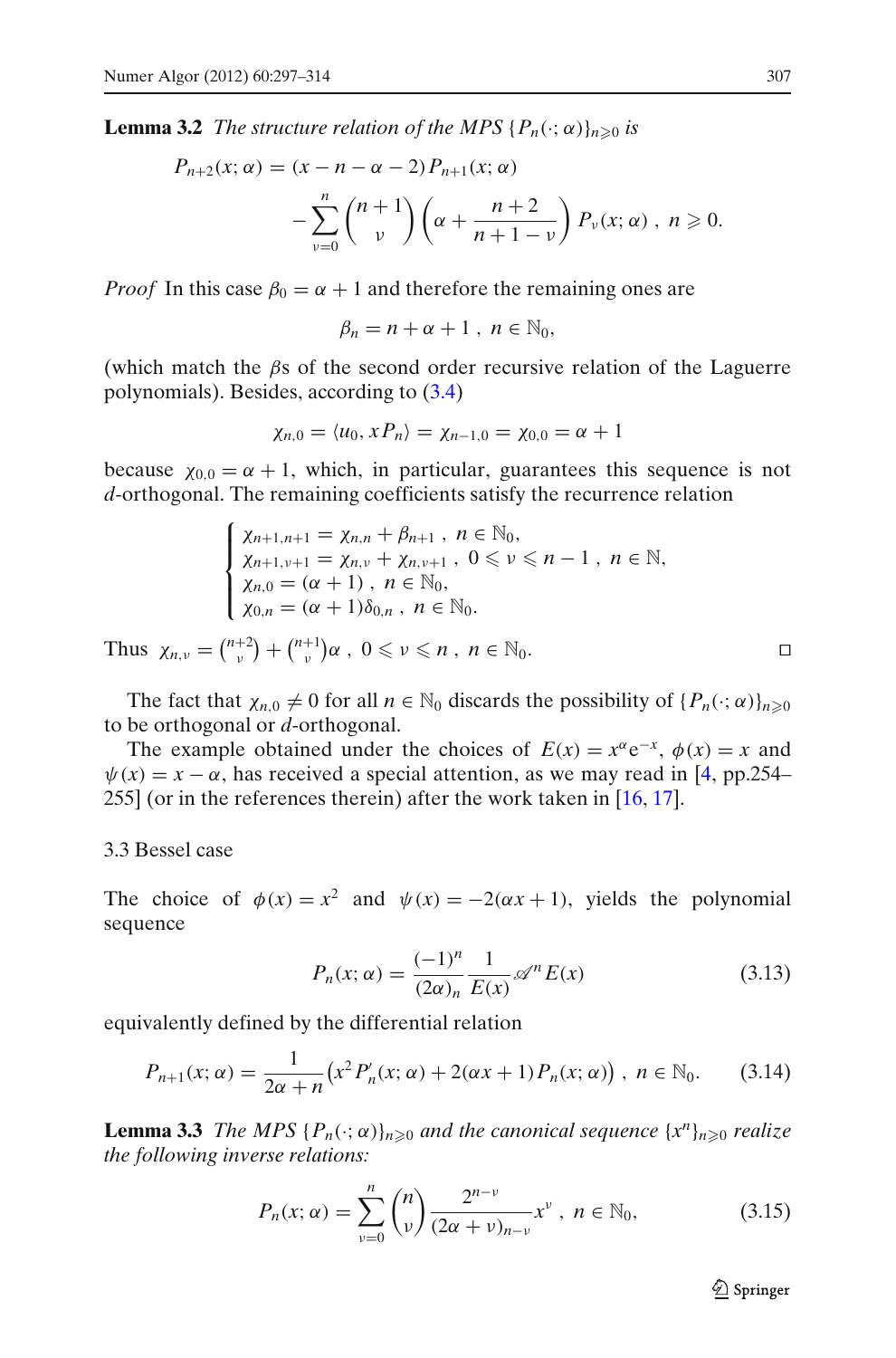<span id="page-11-0"></span>*whereas*

$$
x^{k} = \frac{(-1)^{k} 2^{k}}{(2\alpha)_{k}} P_{0}(x; \alpha) + \sum_{\nu=0}^{k-1} \left( \frac{(-1)^{k-\nu-1} 2^{k-\nu-1} (2\alpha)_{\nu+1}}{(2\alpha)_{k}} \sum_{\mu=\nu}^{k-1} (-1)^{\nu+\mu-1} {\mu \choose \nu} \right) \times P_{\nu+1}(x; \alpha), \ k \in \mathbb{N}_{0}.
$$
\n(3.16)

*Proof* From [\(3.14\)](#page-10-0), we deduce

$$
P_n(x;\alpha)=\sum_{\nu=0}^n\frac{2^{n-\nu}(2\alpha)_\nu}{(2\alpha)_n}\widehat{c}_{n,\nu}(\alpha)x^\nu,\ \ n\in\mathbb{N}_0,
$$

where  $\widehat{c}_{n,\nu}(\alpha)$  fulfills the triangular relation

$$
\begin{aligned} \widehat{c}_{n+1,\nu}(\alpha) &= \widehat{c}_{n,\nu-1}(\alpha) + \widehat{c}_{n,\nu}(\alpha) \;, \; 0 \leqslant \nu \leqslant n \;; \; n, \nu \in \mathbb{N}_0, \\ \widehat{c}_{n,0}(\alpha) &= 1 \;, \; n \in \mathbb{N}_0, \end{aligned}
$$

which yields  $\widehat{c}_{n,v} = \binom{n}{v}$ ,  $0 \le v \le n$ ,  $n, v \in \mathbb{N}_0$ , whence [\(3.15\)](#page-10-0).<br>Regarding the reciprocal relation of (3.15), i.e., to write the

Regarding the reciprocal relation of  $(3.15)$ , i.e., to write the monomials in terms of the polynomials  $P_n(\cdot; \alpha)$ , within the framework of [\(2.12\)](#page-5-0), we seek an expression for the moments of the dual sequence  $\{u_n(\alpha)\}_{n\geq 0}$  given in [\(2.9\)](#page-4-0)–  $(2.10)$  also realizing  $(2.11)$ . In this case,

$$
(u_n)_k = \frac{(-1)^{k-n} 2^{k-n} (2\alpha)_n}{(2\alpha)_k} d_{k,n}
$$

where  $d_{n,k}$  fulfills the triangular relation

$$
d_{k+1,n+1} = d_{k,n} - d_{k,n+1} \quad ; \quad d_{n,0} = 1 \quad ; \quad d_{0,n} = \delta_{0,n} \quad n \in \mathbb{N}_0.
$$

which provides

$$
d_{k+1,n+1} = \sum_{\mu=n}^{k} (-1)^{n+\mu-1} {\mu \choose n}, \ 0 \leqslant n \leqslant k, \ n, k \in \mathbb{N}_0.
$$

For other considerations regarding the set of numbers  $\{|d_{k,n}|\}_{k,n}$  we refer to the entry  $\triangle$ 059260 of [\[14\]](#page-17-0). Consequently,

$$
(u_0)_k = \frac{(-1)^k 2^k}{(2\alpha)_k} \quad , \quad (u_{\nu+1})_{k+1} = \frac{(-1)^{k-\nu} 2^{k-\nu} (2\alpha)_{\nu+1}}{(2\alpha)_{k+1}} \sum_{\mu=\nu}^k (-1)^{\nu+\mu-1} {\mu \choose \nu}
$$
\n(3.17)

and  $(2.12)$  becomes  $(3.16)$ .

Recalling the expression for the (classical) monic Bessel polynomials

$$
B_n(x; \alpha) = \sum_{\nu=0}^n {n \choose \nu} \frac{2^{n-\nu}}{(2\alpha+n-1+\nu)_{n-\nu}} x^{\nu}, \ n \in \mathbb{N}_0,
$$
 (3.18)

2 Springer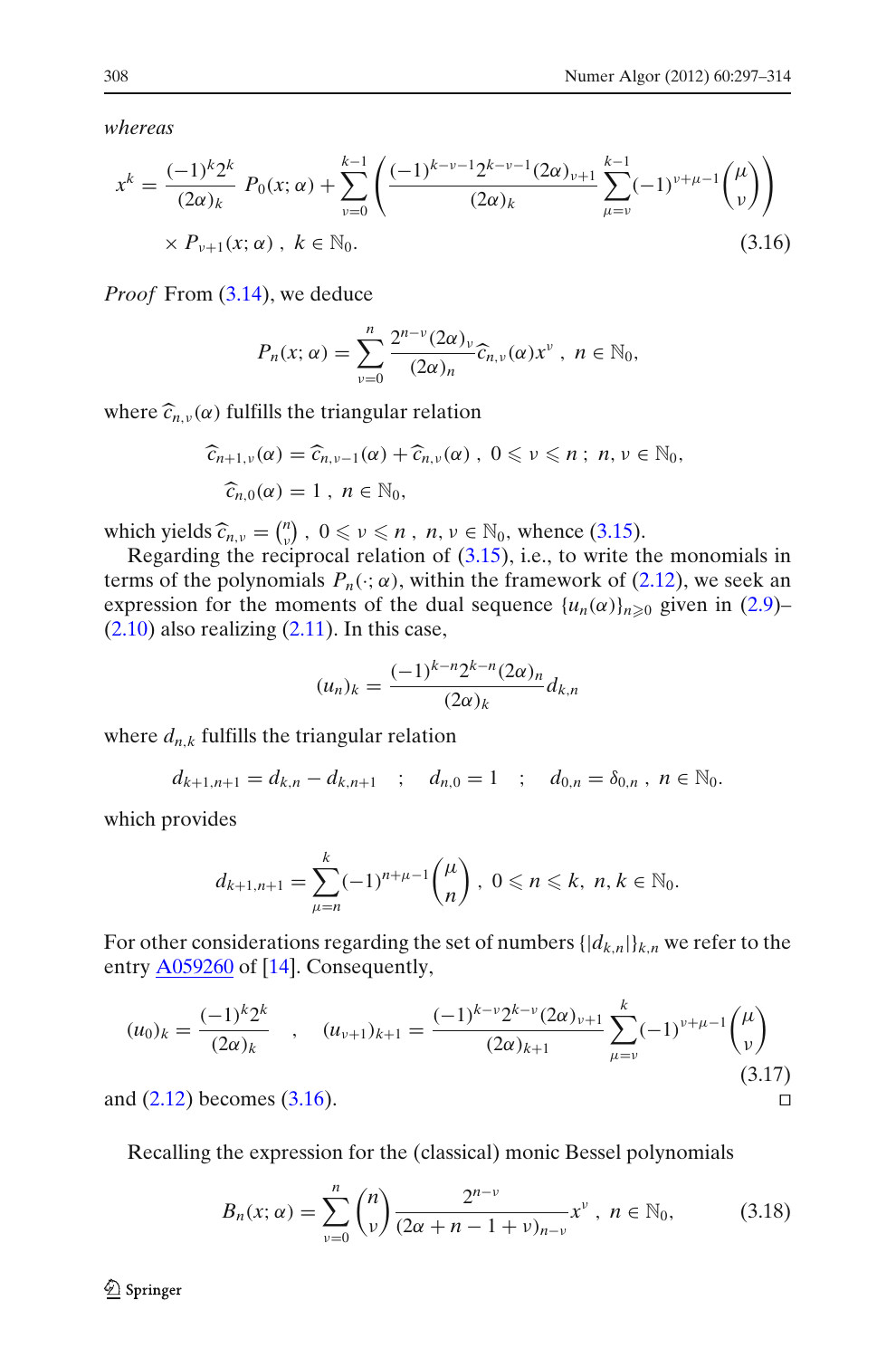a simple relation between the nonorthogonal sequence  $\{P_n(x; \alpha)\}_{n \geq 0}$  and the orthogonal sequence of Bessel polynomials  ${B_n(x; \alpha)}_{n \geq 0}$  comes out:

$$
P_n(x; \alpha) = B_n\left(x; \alpha - \frac{n-1}{2}\right), \ n \in \mathbb{N}_0. \tag{3.19}
$$

This fact, actually has the consequence of providing new Rodrigues type formulas for the Bessel polynomials rather than the one already known [\[3](#page-16-0)]

$$
B_n(x;\alpha)=\frac{(-1)^n}{(-2n-2\alpha+2)_n\,x^{2\alpha-2}e^{-2/x}}\frac{d^n}{dx^n}\big(x^{2\alpha-2+2n}e^{-2/x}\big),\;n\in\mathbb{N}_0.
$$

**Lemma 3.4** *The Bessel polynomials*  ${B_n(\cdot; \alpha)}_{n \geq 0}$  *with*  $\alpha \neq -\frac{n}{2}$ ,  $n \in \mathbb{N}_0$ , *can be generated by the Rodrigues type formula*

$$
B_n(x; \alpha) = \frac{1}{(2\alpha)_n} \frac{1}{E(x)} \left( -x^2 \frac{d}{dx} - 2\left(\alpha + \frac{n+1}{2}\right)x - 2 + x^2 \frac{E'(x)}{E(x)} \right)^n E(x),
$$
  
\n
$$
n \ge 0.
$$

*Proof* The result is a mere consequence of the definition of the polynomials  $\{P_n(\cdot; \alpha)\}_{n\geq 0}$  and  $(3.19)$  written in the reverse way:  $B_n(x; \alpha) =$  $P_n(x; \alpha + \frac{n+1}{2})$ ,  $n \in \mathbb{N}_0$ .

Besides, from [\(3.15\)](#page-10-0) (or by taking into account the identity  $B'_{n+1}(x; \alpha) =$  $(n+1)B_n(x; \alpha+1)$  we deduce

$$
P'_{n+1}(x;\alpha) = \left(n+1)P_n(x;\alpha+\frac{1}{2}\right),\ n \in \mathbb{N}_0.
$$

Combining this latter with [\(3.14\)](#page-10-0), another structure relation for these polynomials comes out:

$$
\frac{n}{2\alpha+n}x^2P_{n-1}(x;\alpha+\frac{1}{2})=-P_{n+1}(x;\alpha)-\frac{2}{2\alpha+n}(\alpha x+1)P_n(x;\alpha),\;n\in\mathbb{N}.
$$

Concerning the generating function,  $G(x, t)$ , for the PS  $\{(2\alpha)_n P_n(\cdot; \alpha)\}_{n \ge 0}$ , its expression can be deduced based on the differential relation [\(3.14\)](#page-10-0), which implies  $G(x, t)$  to be solution of the partial differential equation

$$
\frac{\partial}{\partial t}G(x,t) = x^2 \frac{\partial}{\partial x}G(x,t) + 2(\alpha x + 1)G(x,t)
$$

satisfying the boundary condition  $G(x, 0) = 1$ . As a consequence, we have

$$
G(x, t) = e^{2t} (tx - 1)^{-2\alpha} = \sum_{n \geq 0} (2\alpha)_n P_n(x; \alpha) \frac{t^n}{n!}.
$$

Despite the non-orthogonality of the MPS  $\{P_n(\cdot) := P_n(\cdot; \alpha)\}_{n \geq 0}$ , we may envisage whether the *d*-orthogonality can fit in this MPS, for some positive integer  $d \ge 2$ . However, we have: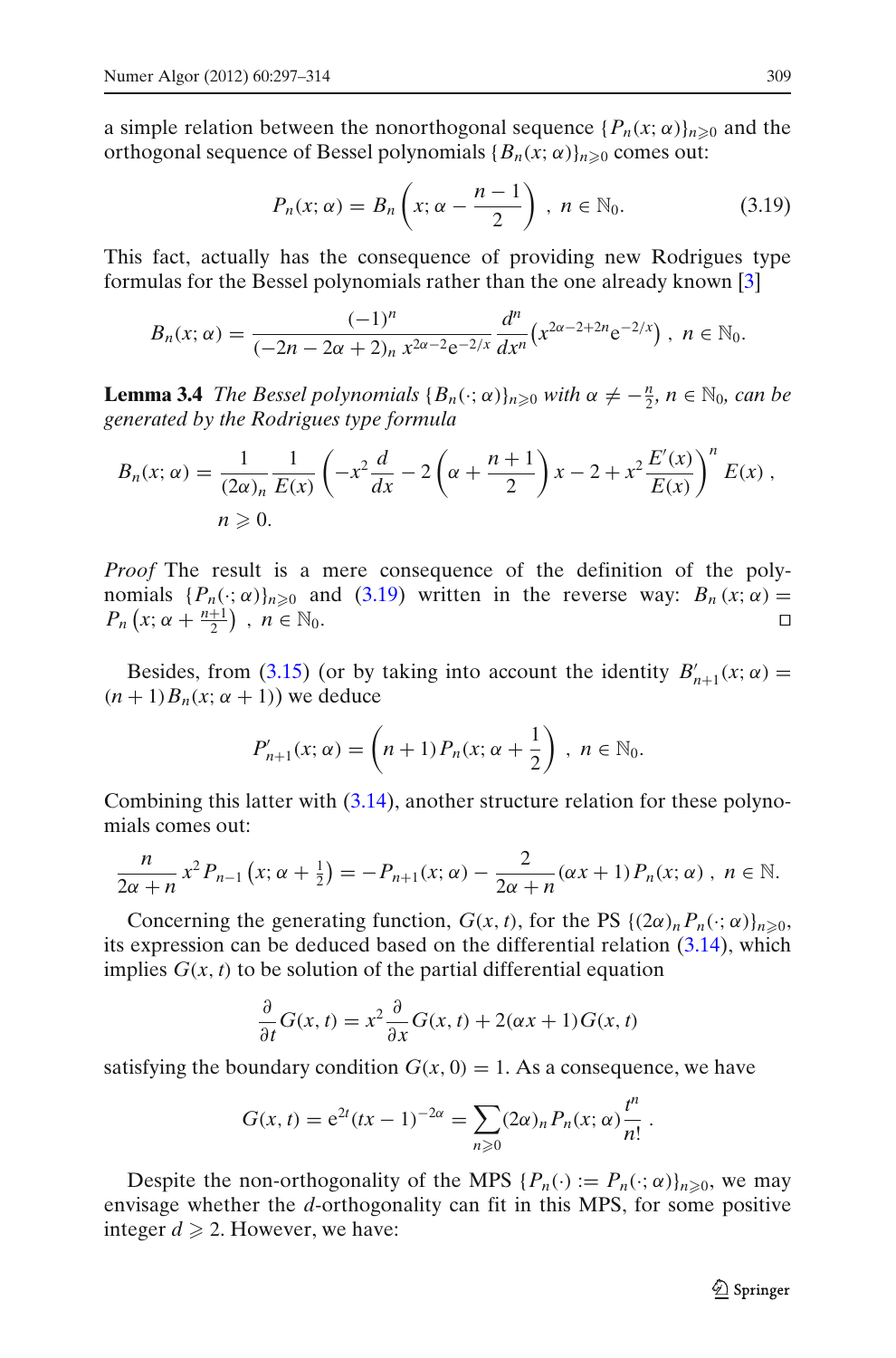**Lemma 3.5** *The MPS*  $\{P_n(\cdot; \alpha)\}_{n \geq 0}$  *cannot be d-orthogonal because the order of its recursive relation depends on the degree of their elements. More precisely,*

$$
P_{n+2}(x) = (x - \beta_{n+1}) P_{n+1}(x) - \sum_{\nu=0}^{n} \chi_{n,\nu} P_{\nu}(x)
$$

*with*

$$
\beta_n=-\frac{2(2\alpha-1)}{(n+2\alpha-1)(n+2\alpha)} \quad \text{and} \quad \chi_{n,0}=\frac{-2^{n+2}(n+1)!}{(2\alpha)_{n+1}(2\alpha)_{n+2}}\neq 0 \ , \ n\in\mathbb{N}_0.
$$

*Proof* From [\(3.1\)](#page-6-0) with  $\lambda_{n+1} = -(2\alpha + n)\lambda_n$  we have in this case

$$
\beta_{n+1} = \beta_n - \frac{1}{2\alpha + n} \langle u_{n+1}, x^2 P_n(x) \rangle, \ n \in \mathbb{N}_0.
$$

However, due to [\(1.2\)](#page-1-0) with  $n \to n-1$  we deduce

$$
\langle u_{n+1}, x^2 P_n(x) \rangle = \beta_{n+1} + \beta_n , n \in \mathbb{N}_0,
$$

whence,

$$
\beta_n = \beta_0 \frac{(2\alpha - 1)_n}{(2\alpha + 1)_n} = \beta_0 \frac{2\alpha(2\alpha - 1)}{(2\alpha - 1 + n)(2\alpha + n)}, \quad n \in \mathbb{N}_0,
$$

and, finally, from  $(3.3)$  we obtain the expression of  $\beta_n$ .

Instead of following a similar procedure as the one taken to determine the coefficients  $\chi_{n,v}$  in the Laguerre case, we will use the relations [\(3.15\)](#page-10-0) together with  $(3.17)$  to write

$$
\chi_{n,\nu} = \langle u_{\nu}, x P_{n+1} \rangle = \sum_{\sigma=0}^{n+1} {n+1 \choose \sigma} \frac{2^{n+1-\sigma} (2\alpha)_{\sigma}}{(2\alpha)_{n+1}} (u_{\nu})_{\sigma+1}
$$

The particular choice of  $v = 0$  becomes

$$
\chi_{n,0}=\sum_{\sigma=0}^{n+1}\binom{n+1}{\sigma}\frac{2^{n+2}(-1)^{\sigma+1}}{(2\alpha)_{n+1}(2\alpha+\sigma)}=-\frac{2^{n+2}(n+1)!}{(2\alpha)_{n+1}(2\alpha)_{n+2}}\neq 0\ ,\ n\in\mathbb{N}_0,
$$

whereas

$$
\chi_{n,\nu+1} = \frac{2^{n+1-\nu}(2\alpha)_{\nu+1}}{(2\alpha)_{n+1}} \sum_{\sigma=\nu}^{n+1} {n+1 \choose \sigma} \frac{(-1)^{\sigma}}{(2\alpha+\sigma)} \sum_{\mu=\nu}^{\sigma} (-1)^{\mu-1} {(\mu \choose \nu},
$$
  
 $0 \le \nu \le n-1$ ,  $n \in \mathbb{N}$ .

The condition  $\chi_{n,0} \neq 0$  refutes the *d*-orthogonality of  $\{P_n\}_{n \geq 0}$ . <sup>0</sup>.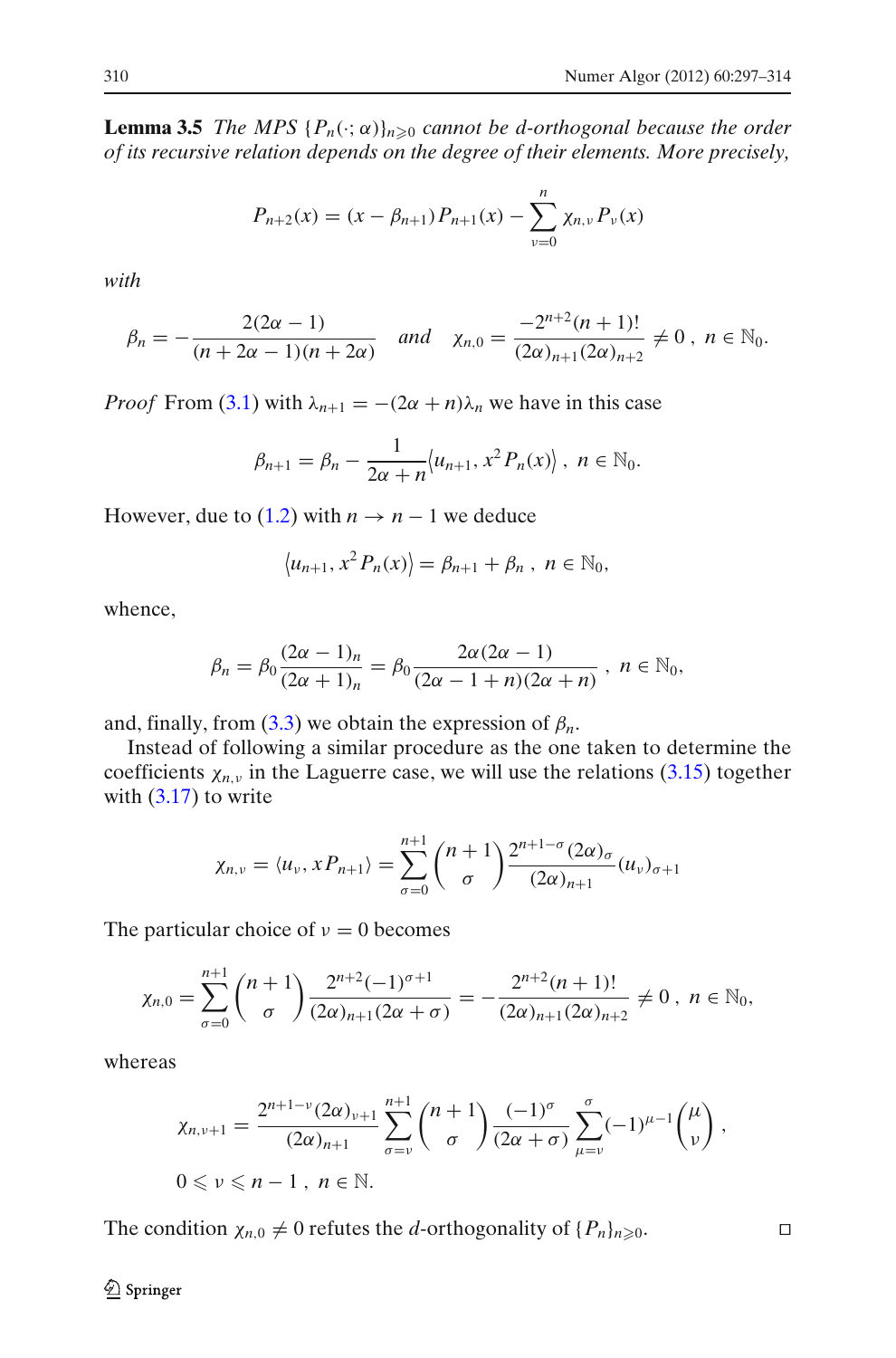# <span id="page-14-0"></span>3.4 Jacobi case

Proceeding in a similar way as in the previous cases, we consider  $\phi(x) = x(x-1)$ and  $\psi(x) = -(\alpha + \beta + 2)x + (\alpha + 1)$ , so that

$$
P_{n+1}(x, \alpha, \beta) = \frac{1}{n + \alpha + \beta + 2}
$$
  
 
$$
\times \left(x(x-1)P_n'(x, \alpha, \beta) + \left((\alpha + \beta + 2)x - (\alpha + 1)\right)P_n(x, \alpha, \beta)\right),
$$
  
\n
$$
n \in \mathbb{N}_0,
$$
\n(3.20)

and the corresponding canonical form, which coincides with the Jacobi form, satisfies

$$
(x(x-1)u_0)' - ((\alpha + \beta + 2)x - (\alpha + 1))u_0 = 0.
$$
 (3.21)

**Lemma 3.6** *The elements of the MPS*  $\{P_n(\cdot; \alpha, \beta)\}_{n\geq 0}$  are explicitly given by

$$
P_n(x, \alpha, \beta) = \sum_{\nu=0}^n \frac{(\alpha + \beta + 2)_{\nu}}{(\alpha + \beta + 2)_n} (-1)^{n+\nu} c_{n,\nu}(\alpha) x^{\nu}, \ n \in \mathbb{N}_0,
$$
 (3.22)

*where the set of numbers*  $\{c_{n,v}\}_{0\leq v\leq n}$  *is defined in* [\(3.9\)](#page-8-0)–[\(3.10\)](#page-8-0)*.* 

*Proof* Based on this differential-recursive relation (3.20), we derive the explicit expression of their elements. Indeed, by setting

$$
P_n(x, \alpha, \beta) = \sum_{\nu=0}^n \frac{\widetilde{c}_{n,\nu}(\alpha, \beta)}{(\alpha + \beta + 2)_n} x^{\nu}
$$
 (3.23)

then, regarding (3.20), the set of coefficients  $\tilde{c}_{n,v}$  fulfill the triangular relation

$$
\widetilde{c}_{n+1,\nu}(\alpha,\beta) = (\nu + \alpha + 1)\widetilde{c}_{n,\nu}(\alpha,\beta) - (\nu + \alpha + \beta + 1)\widetilde{c}_{n,\nu-1}(\alpha,\beta)
$$
  

$$
\widetilde{c}_{n,0}(\alpha,\beta) = (-1)^n(\alpha+1)^n
$$

which can be shrunk to the same coefficients  $c_{n,\nu}$ , given in  $(3.9)$ – $(3.10)$  on the aforementioned Laguerre case, if we consider

$$
\widetilde{c}_{n,\nu}(\alpha,\beta) = (-1)^{n+\nu}(\alpha+\beta+2)_{\nu} c_{n,\nu}(\alpha)
$$

The new set of coefficients  ${c_{n,v}(\alpha)}$  no longer depends on  $\beta$ . Consequently, we obtain  $(3.22)$ .

Notwithstanding the generating function for the MPS  $\{P_n(x; \alpha, \beta)\}_{n\geq 0}$  seems to be complicate to obtain, we succeeded in determining the following:

**Lemma 3.7** *The PS*  $\{p_n(x; \alpha, \beta)\}_{n \geq 0}$  *where*  $p_n(x; \alpha, \beta) = (\alpha + \beta + 2)_n \times$  $P_n(x; \alpha, \beta)$  *have the following generating function* 

$$
G(x, t) = \frac{e^{(\alpha - \beta)t}}{(\cosh(t) + x \sinh(t))^{\alpha + \beta + 2}} = \sum_{n \ge 0} p_n(x; \alpha, \beta) \frac{t^n}{n!}
$$
(3.24)

 $\mathcal{D}$  Springer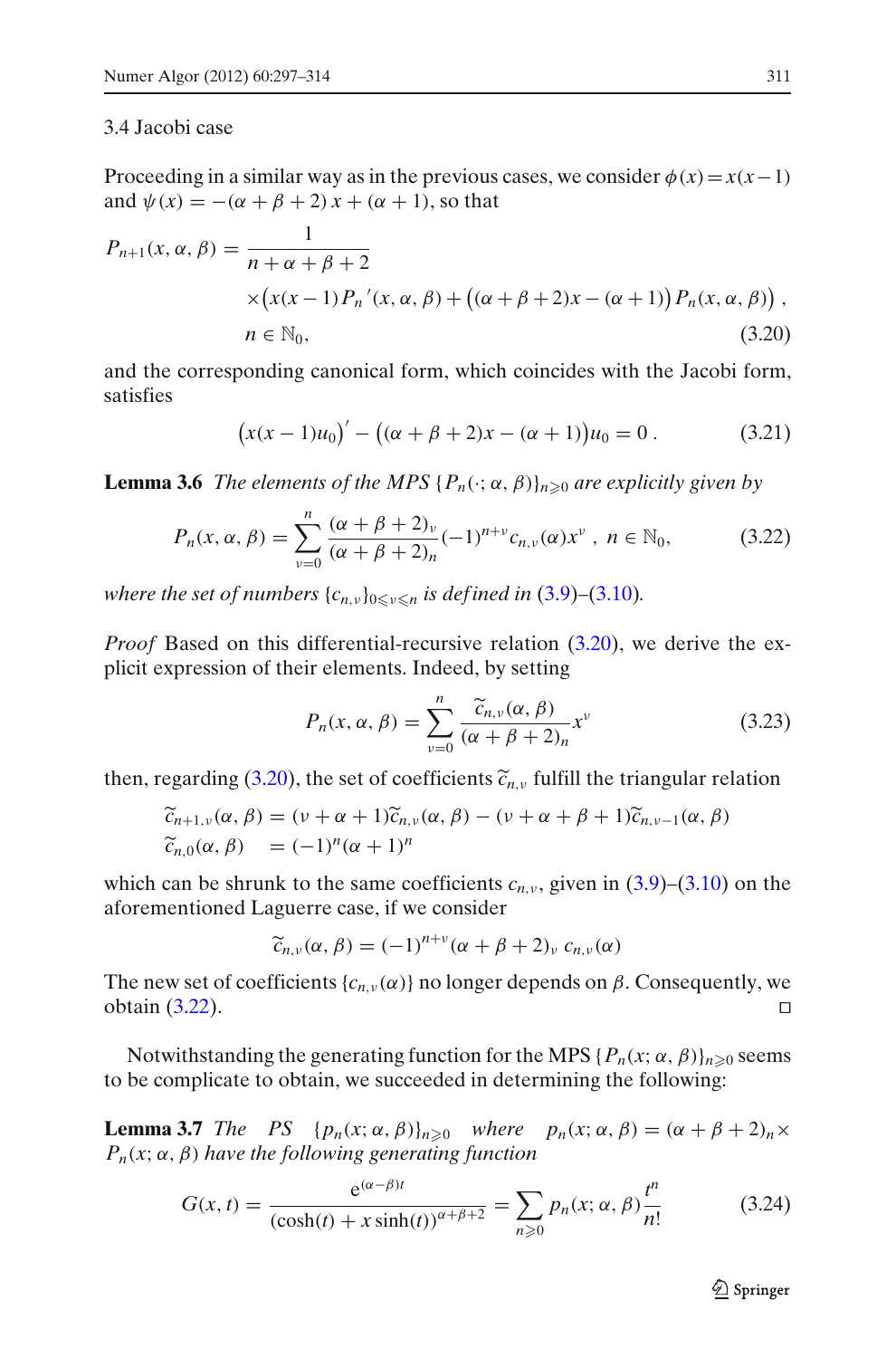*Proof* The differential-recursive relation

$$
p_{n+1}(x; \alpha, \beta) = -x^2 p'_n(x; \alpha, \beta) + \left(-\left(\alpha + \beta + 2\right)x + \alpha - \beta\right) p_n(x; \alpha, \beta) , \quad n \in \mathbb{N}_0,
$$

fulfilled by the PS  $\{p_n(x; \alpha, \beta)\}_{n \geq 0}$ , implies the generating function to be solution of the differential equation

$$
\frac{\partial}{\partial t}G(x,t) = -x^2 \frac{\partial}{\partial x}G(x,t) + \big(-(\alpha + \beta + 2)x + \alpha - \beta\big)G(x,t)
$$

satisfying the boundary condition  $G(x, 0) = 1$ . The desired solution is  $(3.24)$ .

Regarding the structure relation fulfilled by  $\{P_n(\cdot; \alpha, \beta)\}_{n\geq 0}$  we have the following result:

**Lemma 3.8** *The MPS* { $P_n(\cdot) := P_n(\cdot; \alpha, \beta)$ } $_{n \geq 0}$  *fulfills the recurrence relation* 

$$
P_{n+2}(x) = (x - \beta_{n+1}) P_{n+1}(x) - \sum_{\nu=0}^{n} \chi_{n,\nu} P_{\nu}(x)
$$

*with*

$$
\beta_n = \frac{2(\alpha + \beta + 1)(\alpha + 1) + n(n + 3 + 2\alpha + 2\beta)}{2(n + \alpha + \beta + 2)(n + \alpha + \beta + 1)}, \quad n \in \mathbb{N}_0,
$$

*and*

$$
\chi_{n,0}=\frac{1}{(\alpha+\beta+2)_{n+1}}\sum_{\nu=0}^{n+1}\frac{(-1)^{n+\nu+1}c_{n+1,\nu}(\alpha)(\alpha+1)_{\nu+1}}{(\alpha+\beta+2+\nu)}, n\in\mathbb{N}_0.
$$

*Proof* The procedure is very similar to the one taken in the Bessel case. Precisely, from [\(3.1\)](#page-6-0), where  $\lambda_{n+1} = (\alpha + \beta + n + 2)\lambda_n$ , and by taking into consideration  $(1.2)$  and  $(3.3)$  it follows

$$
(n+\alpha+\beta+3)\beta_{n+1}=(n+\alpha+\beta+1)\beta_n+1, n\in\mathbb{N}_0,
$$

and  $\beta_0 = \frac{\alpha+1}{\alpha+\beta+2}$ , which amounts to the same as

$$
(n+\alpha+\beta+2)(n+\alpha+\beta+1)\beta_n = (\alpha+\beta+1)(\alpha+1)
$$
  
 
$$
+\frac{n}{2}(n+3+2\alpha+2\beta), \quad n \in \mathbb{N}_0,
$$

and, finally, from  $(3.3)$  we obtain the expression of  $\beta_n$ .

Taking into account  $(3.22)$  and the moments of  $u_0$ ,

$$
(u_0)_n=\frac{(\alpha+1)_n}{(\alpha+\beta+2)_n}, n\in\mathbb{N}_0,
$$

 $\textcircled{2}$  Springer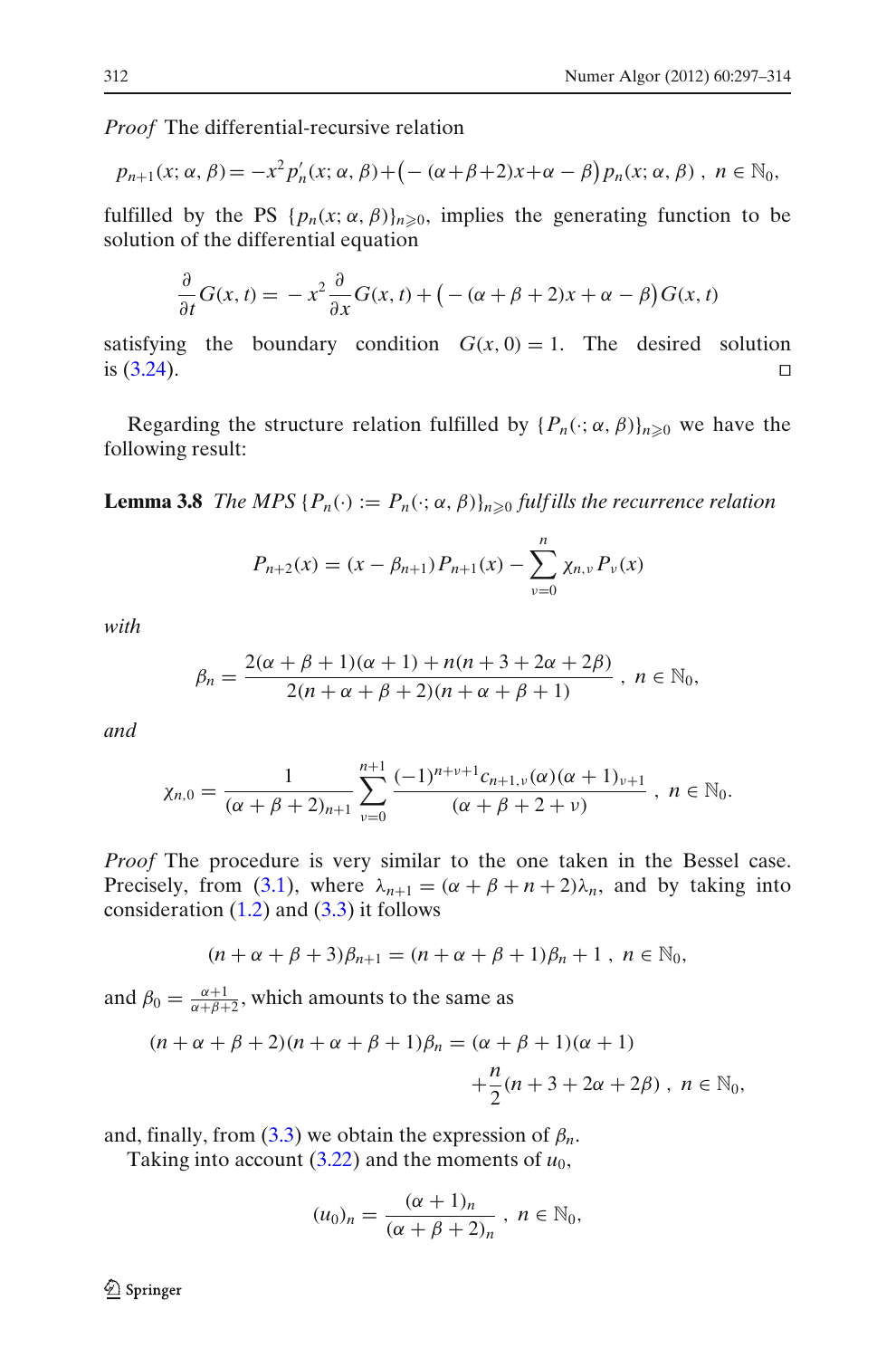<span id="page-16-0"></span>we conclude

$$
\chi_{n,0} = \langle u_0, x P_{n+1} \rangle = \sum_{\nu=0}^{n+1} \frac{(\alpha + \beta + 2)_{\nu}}{(\alpha + \beta + 2)_{n+1}} (-1)^{n+1+\nu} c_{n+1,\nu}(\alpha) (u_0)_{\nu+1}
$$
  
= 
$$
\frac{1}{(\alpha + \beta + 2)_{n+1}} \sum_{\nu=0}^{n+1} \frac{(-1)^{n+\nu+1} c_{n+1,\nu}(\alpha) (\alpha + 1)_{\nu+1}}{(\alpha + \beta + 2 + \nu)}, \quad n \in \mathbb{N}_0.
$$

Actually, as far as  $\alpha + \beta > -1$ ,  $\chi_{n,0} \neq 0$  for  $n \in \mathbb{N}_0$ . Indeed, bearing in mind  $(3.11)$  with  $n \rightarrow n+1$ , *i.e.*,

$$
\sum_{\nu=0}^{n+1} (-1)^{n+\nu+1} c_{n+1,\nu}(\alpha)(\alpha+1)_{\nu+1} = (\alpha+1)(-1)^{n+1} \sum_{\nu=0}^{n+1} (-1)^{\nu} c_{n+1,\nu}(\alpha)(\alpha+2)_{\nu}
$$
  
=  $\alpha + 1$ 

it readily follows

$$
\left|\chi_{n,0}\right| > \left|\frac{1}{(\alpha+\beta+2)_{n+1}}\right| \left|\sum_{\nu=0}^{n+1} \frac{(-1)^{n+\nu+1}c_{n+1,\nu}(\alpha)(\alpha+1)_{\nu+1}}{\alpha+\beta+2+\nu}\right|
$$
\n
$$
= \left|\frac{(\alpha+1)}{(\alpha+\beta+2)_{n+2}}\right| > 0, \quad n \in \mathbb{N}_0.
$$

Therefore, if  $\alpha + \beta > -1$ , the MPS  $\{P_n(\cdot; \alpha, \beta)\}_{n \geq 0}$  cannot be *d*-orthogonal.

Otherwise, if  $\alpha + \beta < -1$  fulfilling the regularity conditions pointed out in Table [1,](#page-5-0) we conjecture that  $\chi_{n,0} \neq 0$ .

The determination of the remaining coefficients  $\chi_{n,v}$  seems to require more laborious computations, that are deferred for a further work. Besides, regarding the nature of this MPS  $\{P_n(\cdot; \alpha, \beta)\}_{n \geq 0}$ , the connection with the well known Jacobi classical polynomial sequences is not as simple to establish as in the precedent cases of Hermite, Laguerre or Bessel. For this reason, we leave this issue as an open problem.

**Acknowledgement** We are grateful to the referee, who caught several misprints.

# **References**

- 1. Carlitz, L.: On arrays of numbers. Amer. J. Math. **54**, 739–752 (1932)
- 2. Comtet, L.: Advanced combinatorics—the art of finite and infinite expansions. Kluwer, Dordrecht (1974)
- 3. Chihara, T.S.: An Introduction to Orthogonal Polynomials. Gordon and Breach, New York (1978)
- 4. Erdélyi, A., Magnus, W., Oberhettinger, F., Tricomi, F.G.: Higher Transcendental Functions, vol. III. McGraw-Hill, NewYork, London, Toronto (1953)
- 5. Gould, H.W., Hopper, A.T.: Operational formulas connected with two generalizations of Hermite polynomials. Duke Math. J. **29**, 51–63 (1962)